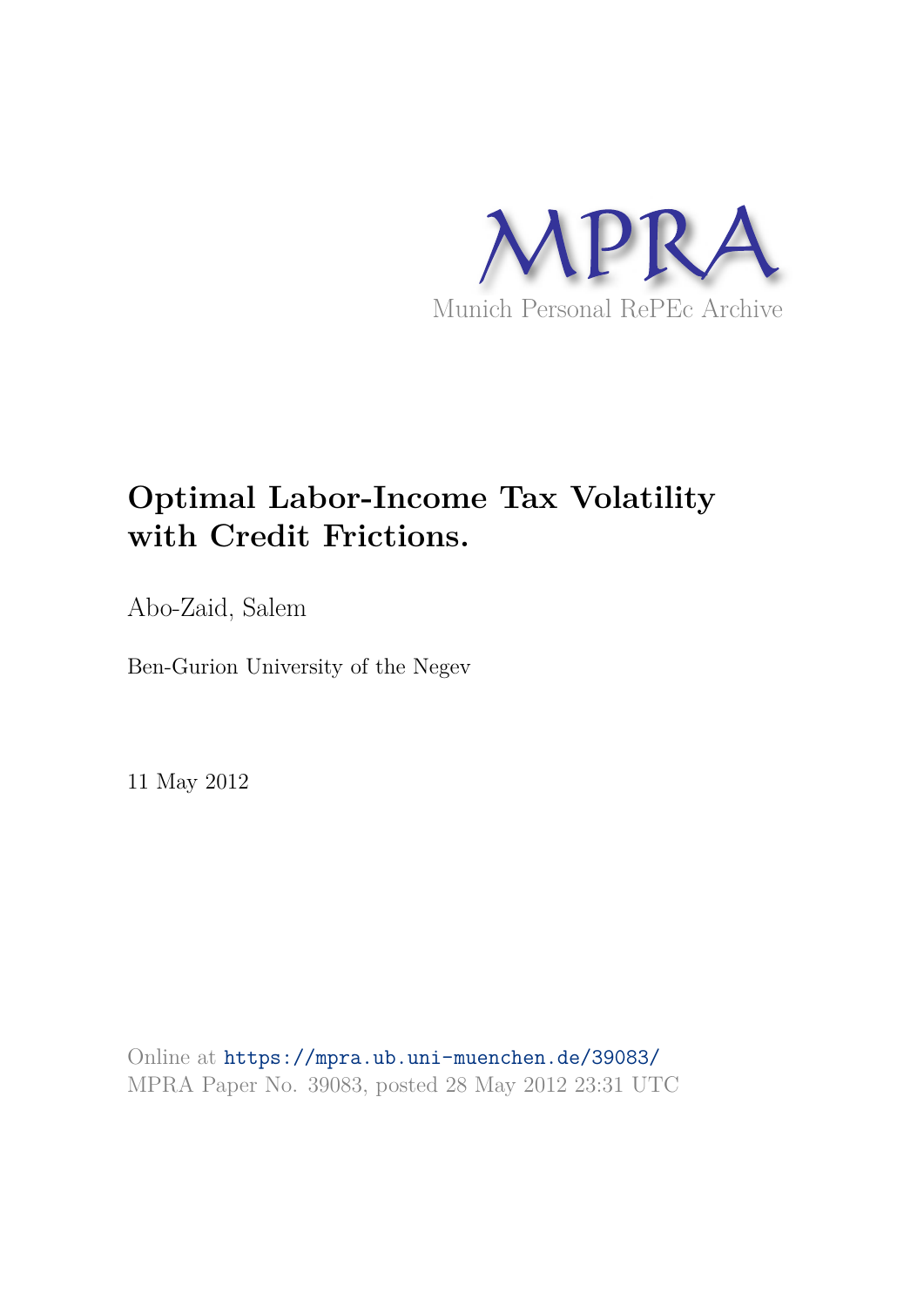# **Optimal Labor-Income Tax Volatility with Credit Frictions**

May 11, 2012

Salem Abo-Zaid \* Ben-Gurion University of the Negev

#### *Abstract*

This paper studies the optimality of labor tax smoothing in a simple model with credit frictions. Firms' borrowing to pay their wage payments in advance is constrained by the value of their collateral at the beginning of the period. The labor tax and the shadow value on the credit constraint lead to a (static) wedge between the marginal product of labor and the marginal rate of substitution between labor and consumption. This paper suggests that while the notion of "wedge smoothing" is carried over to this environment, it is achieved only through a volatile labor-income tax rate. As the shadow value on the financing constraint varies over the business cycle, tax volatility is needed in order to counteract this variation and thus allow for "wedge smoothing". In particular, the optimal labor-income tax rate is lower when the credit market is more tightened and higher when the credit market is less tightened. Therefore, when firms are more credit-constrained and the demand for labor is reduced, optimal fiscal policy calls for boosting labor supply by lowering the labor-income tax rate.

Key Words: Labor tax smoothing; Credit frictions; Borrowing constraints. JEL Classification: E44, E62, H21.

\_\_\_\_\_\_\_\_\_\_\_\_\_\_\_\_\_\_\_\_

<sup>\*</sup> Email address: [salemabo@bgu.ac.il](mailto:salemabo@bgu.ac.il)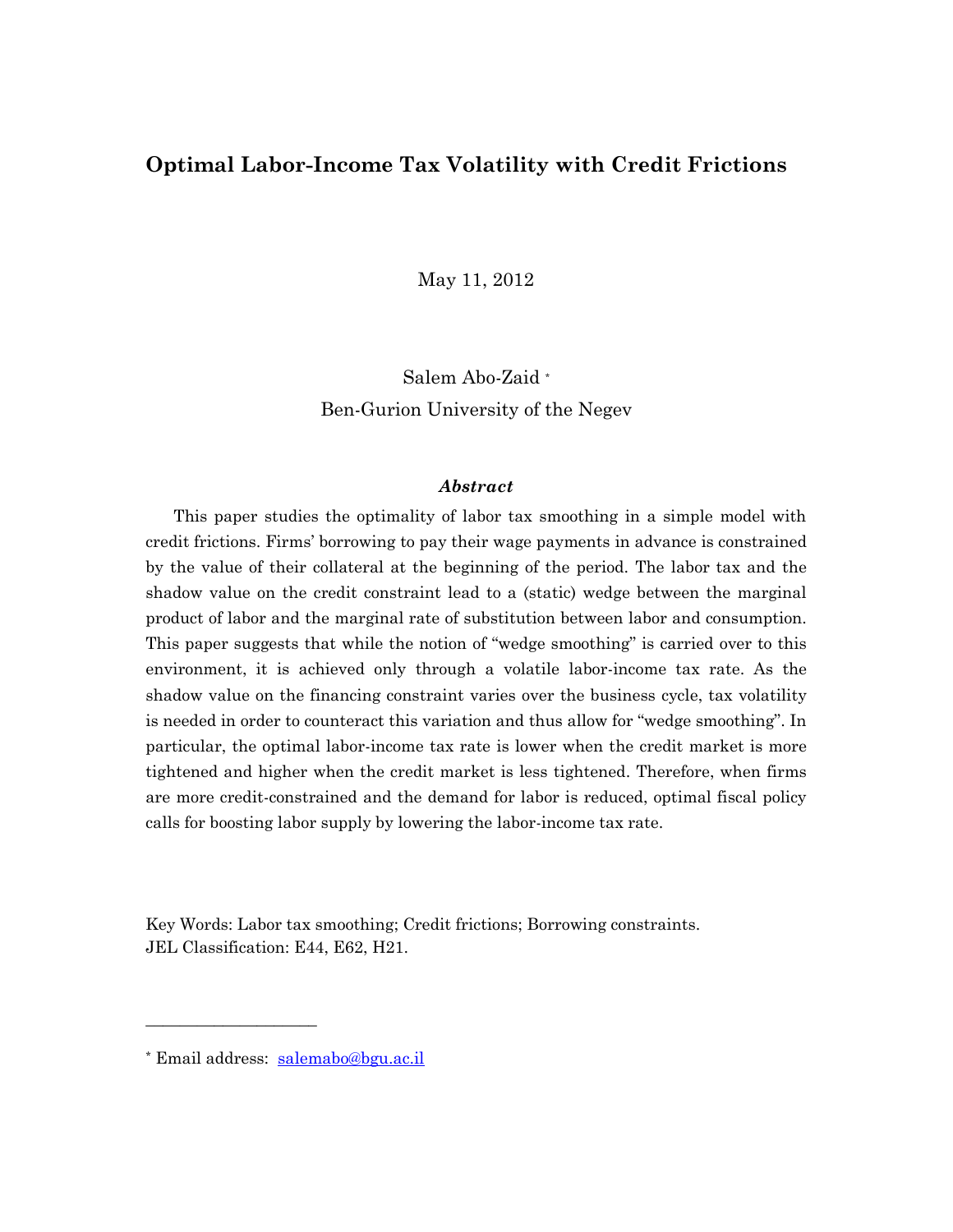## **1 Introduction**

A classic result in optimal fiscal policy is that the labor-income tax rate should be virtually constant over the business cycle ("labor tax smoothing"). This paper revisits the optimality of the labor tax rate volatility in a simple growth model in which firms borrow to pay factors of production in advance, and borrowing is constrained by their beginning-of-period collateral. The paper suggests that the labor tax rate should vary over the business cycle. When firms are more constrained in hiring labor, the laborincome tax rate should be lowered to boost labor supply, thus increasing the equilibrium level of labor. Credit frictions, thus, lead to departures from complete smoothing of the labor tax rate.

Besides the government, the baseline setup assumes two types of agents in the economy: households and a representative firm. The firm hires labor from households in a neoclassical labor market at a given real wage. The firm borrows in order to pay at least part of the wage bill at the beginning of the period ("working capital"). Borrowing, in turn, is constrained by the firm's value of real estate. This corresponds to the usual limited enforcement problem as in Kiyotaki and Moore (1997).

The basic intuition behind the result of this paper is a follows. Because of the binding credit constraint, labor demand is inefficiently low and it depends on the tightness of the credit constraint. When the credit constraint tightens more, labor supply should be encouraged by reducing the labor tax rate. When the credit constraint is less tightened, the labor tax rate is relatively higher. In either case, the labor tax rate is lower than in otherwise model with no credit frictions. The labor tax rate thus moves in opposite to the tightness of the credit constraint in order to prevent excessive volatility in the equilibrium amount of labor, hence output and consumption.

 An alternative way of viewing the result is by considering the implications of the collateral constraint. Due to the binding credit constraint, the firm hires labor so that the marginal product of labor exceeds the real wage rate, thus generating a "markup". Optimal policy thus aims for offsetting this markup (at least partially) by "subsidizing" labor supply. An increase in labor supply lowers the before-tax wage rate and leads to a higher quantity of labor. If the reduction in the labor tax rate is sufficiently large, the equilibrium level of labor may approach the efficient level.

Also, the labor tax rate and the shadow value on the credit constraint generate a "labor wedge", thus breaking down the full mapping between the wedge and the labor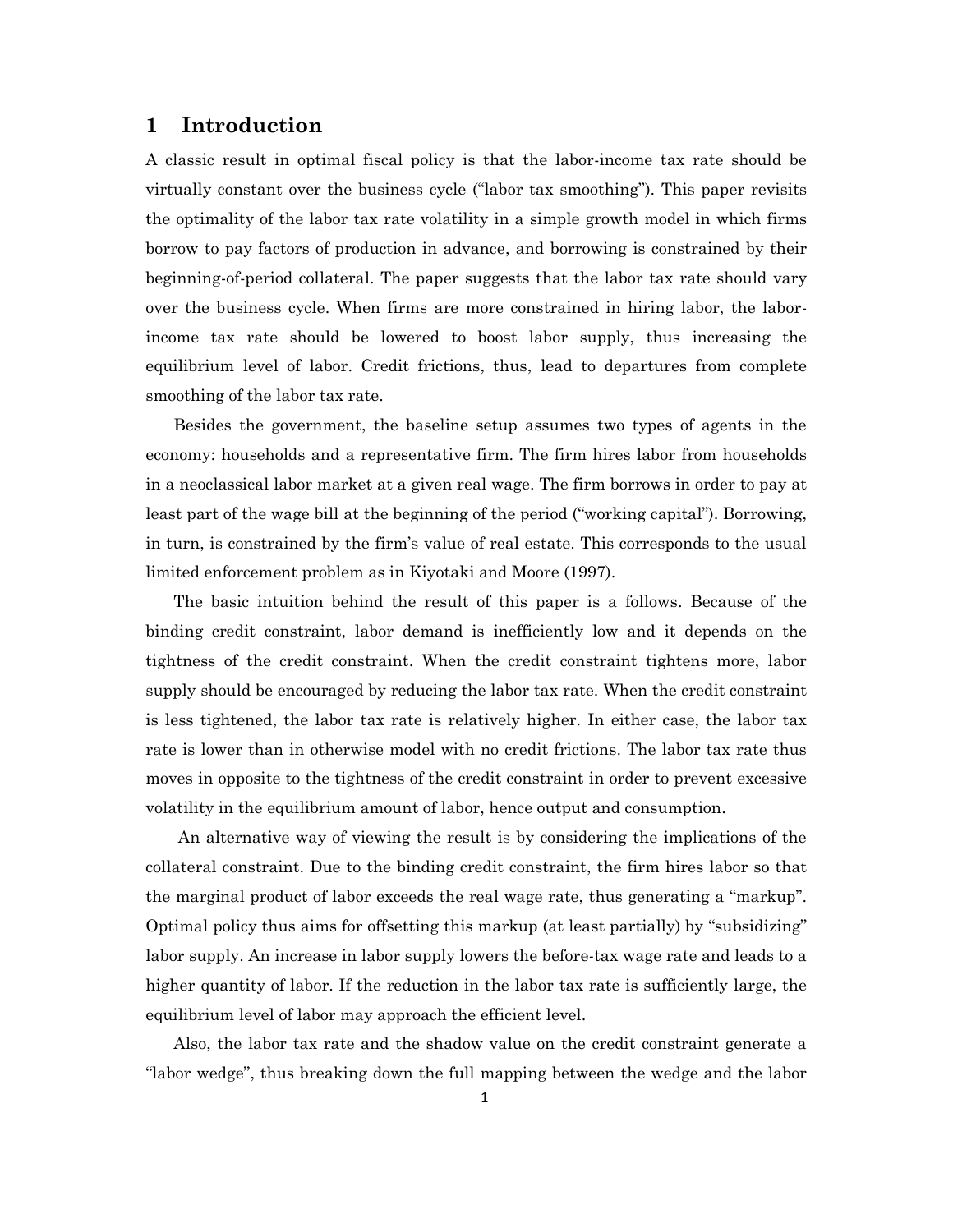tax rate. I show that the time-varying labor-income tax rate allows for complete smoothing of the labor wedge when credit frictions are present. Therefore, even though the labor-income tax rate is not completely smoothed, the notion of "static wedge smoothing" remains optimal in this environment.

The idea that the labor-income tax rate should be virtually constant over the business cycle is well-known in the literature since the partial-equilibrium completemarkets analysis of Barro (1979). Lucas and Stokey (1983), Chari, Christiano and Kehoe (1991, 1994) show that this result holds in a general-equilibrium setup that assumes neoclassical labor markets. In an economy with incomplete markets and no capital, Aiyagari et al. (2002) partially affirm the results of Barro (1979). Schmitt-Grohe and Uribe (2004a) show that the volatility of the labor tax rate is very small in a model with flexible prices (with and without imperfect competition in the product market), but it is significantly higher if prices are sticky. Recently, Arseneau and Chugh (2010) have shown that the result of labor tax smoothing does not hold in a model with labor market frictions. Labor tax volatility in their study is optimal in order to induce efficient fluctuations in the labor market by keeping distortions (or wedges) constant over the business cycle.

The economic events of recent years call for studying the effects of various aspects of financial frictions on optimal policies, including optimal fiscal policy. This paper contributes to the existing literature by studying the implications of financial frictions for the optimality of labor-income taxation. In particular, the difficulties of firms in obtaining sufficient credit during the last recession raise questions about the optimal policies that governments should follow during this type of economic episode. This is essentially addressed in this paper in the context of the optimal behavior of the laborincome tax rate.

The remainder of the paper proceeds as follows. Section 2 outlines the model economy with the borrowing constraint and defines the private-sector equilibrium. Section 3 presents the problem of the social planner and section 4 discusses the problem of the Ramsey planner. Section 5 presents some analytical results about the optimal labor-income taxation policy. Section 6 describes the calibration and the solution methodology of the model. Section 7 presents the main quantitative results of this paper. Section 8 presents some robustness analysis and section 9 concludes.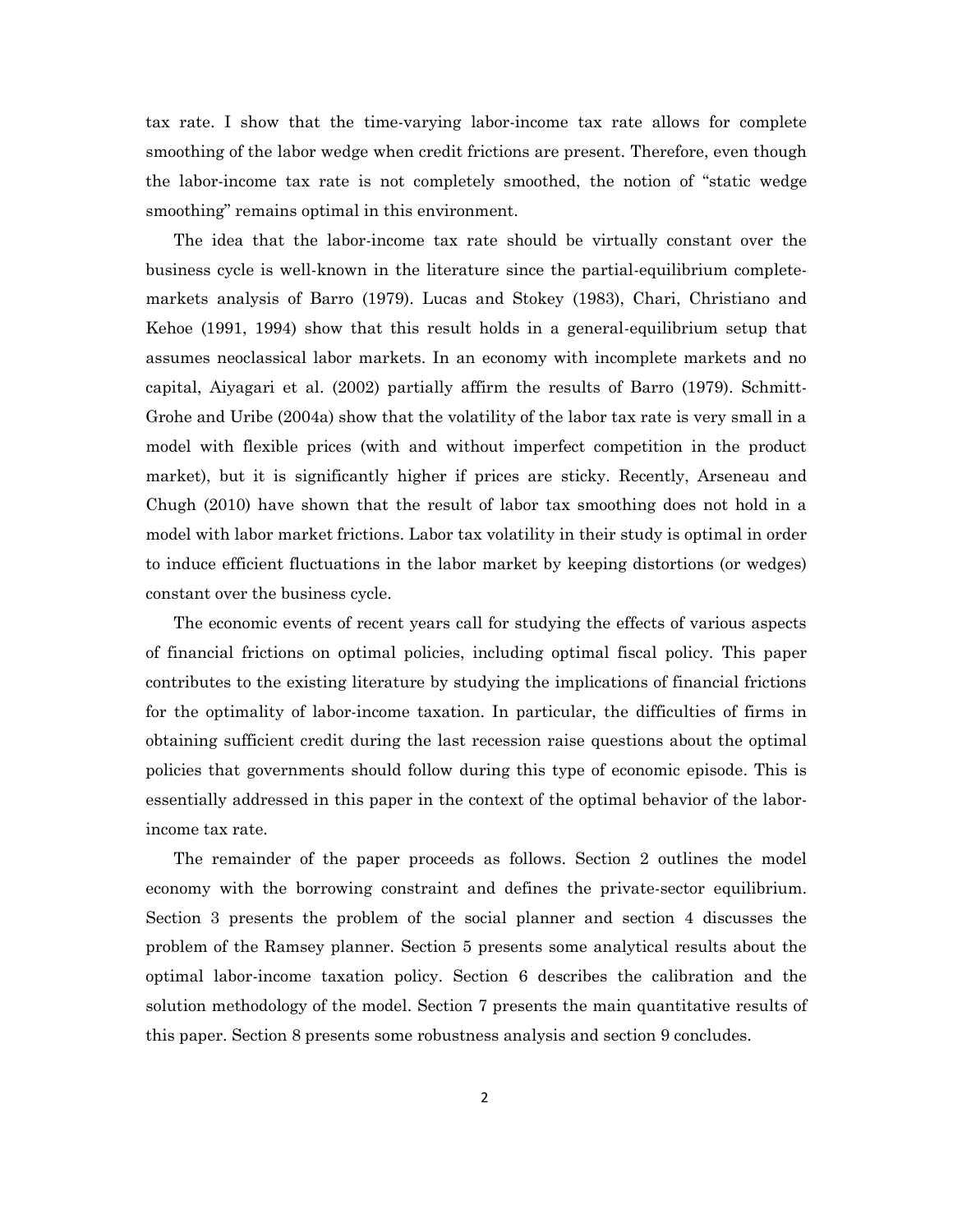## **2 The Model**

The economy is populated by households, a representative firm and the government. Households consume and supply labor to the firm on spot markets. The firm needs to pay (at least part of) its input costs before production takes place, thus giving rise to borrowing from households. Borrowing is constrained by the value of real estate that the firm owns. This is the source of the credit friction in the baseline model.

#### **2.1 Households**

In each period *t*, the representative household purchases consumption  $c_t$ , supplies labor  $l_t$ , purchase real estate  $h_t$  (in the form of housing) and lends  $b_t$ <sup>f</sup> to the firm at the beginning of the period at an intra-period gross real interest rate of  $R_t^f$  . The household also has access to a standard one-period real government bond  $b<sub>i</sub>$ , that pays a gross real interest rate of  $R_t$ .

Households maximize their expected discounted lifetime utility given by

$$
E_0 \sum_{t=0}^{\infty} \beta^t u(c_t, h_t, l_t), \qquad (1)
$$

where  $E_0$  is the expectation operator,  $\beta < 1$  is the subjective discount factor and  $u(c_t, h_t, l_t)$  is the period utility function from consumption, labor and real estate. This

function satisfies: 
$$
\frac{\partial u(\cdot)}{\partial c} > 0
$$
,  $\frac{\partial^2 u(\cdot)}{\partial c^2} < 0$ ,  $\frac{\partial u(\cdot)}{\partial h} > 0$ ,  $\frac{\partial^2 u(\cdot)}{\partial h^2} < 0$ ,  $\frac{\partial u(\cdot)}{\partial l} < 0$  and  $\frac{\partial^2 u(\cdot)}{\partial l^2} < 0$ .

Maximization is subject to the sequence of budget constraints of the form:

$$
(1 - \tau_t^l) w_t l_t + (1 - \tau_t^{\pi}) \Pi_t + q_t h_t + R_{t-1} b_t + R_t^{\{f\}} b_t^{\{f\}} = c_t + q_t h_{t+1} + b_{t+1} + b_t^{\{f\}},
$$
\n<sup>(2)</sup>

where  $c_t$  denotes consumption,  $w_t$  is the real wage rate,  $q_t$  is the market price of housing *l*  $\tau_t^l$  and is the labor-income tax rate,  $\Pi_t$  denotes lump-sum profits from the ownership of the firm and  $\tau_t^{\pi}$  is the tax rate on those profits.

The optimal choices of consumption, bonds, lending to firms, labor supply and real estate yield:

$$
R_t^f = 1,\tag{3}
$$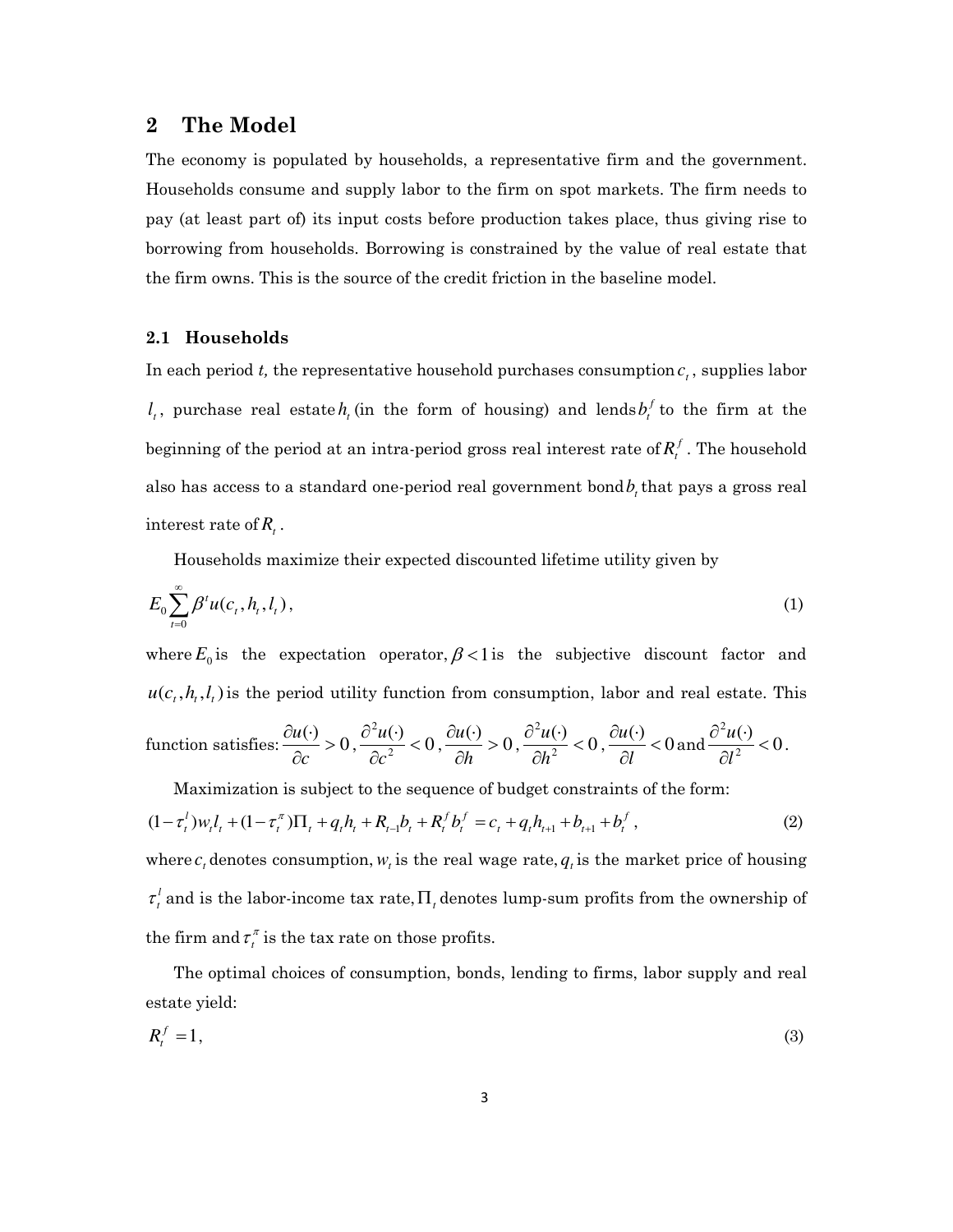$$
-\frac{u_{l,t}}{u_{c,t}} = (1 - \tau_t^l)w_t,
$$
\n(4)

$$
u_{c,t} = \beta R_t E_t(u_{c,t+1}), \qquad (5)
$$

$$
q_{t}u_{c,t} = \beta E_t (u_{h,t+1} + q_{t+1}u_{c,t+1}),
$$
\n(6)

where  $u_{c,t}$  is the marginal utility of consumption in period *t,*  $u_{h,t}$  is the marginal utility of housing in period  $t$  and  $u_{i,t}$  is the marginal disutility of supplying labor in period  $t$ . Equation (3) governs the lending of households to firms. As is in Carlstrom and Fuerst (1998), households are basically passive suppliers of credit to the firm. Equation (4) is the standard labor-supply condition, equation (5) is the standard consumption Euler equation and condition (6) is an asset pricing-type condition. This condition states the marginal utility from consumption is equalized to the marginal gain from real estate. The latter has two components- a direct utility from real estate and the possibility to expand future consumption by the realized resale value of real estate.

## **2.2 The Firm**

The representative firm hires labor and uses real estate to produce a homogenous good using the following production function:

$$
y_t = z_t f(\tilde{h}_t, l_t), \tag{7}
$$

where  $y_t$  is output,  $z_t$  is total factor productivity and  $\widetilde{h}_t$  denotes the stock of real estate of the firm at the beginning of the period.

Due to a mismatch between the timing of the realization of revenues and wage payment, at least part of labor costs are paid before the realization of revenues, which requires the firm to borrow at the beginning of period *t*. This assumption has some similarity with the assumption of Carlstrom and Fuerst (1998), but with differences in the specifics of the model. Borrowing, however, is constrained by the value of the firm's assets, which are entirely held in the form of real estate. Therefore, the firm's collateral is equal to the beginning-of-period market value of its real estate.

Assuming that firms use real estate as collateral is common in the literature: for example, Kiyotaki and Moore (1997) assume that borrowing is tied to the value of land and Iacoviello (2005) assumes that entrepreneurs use housing as collateral. Chaney,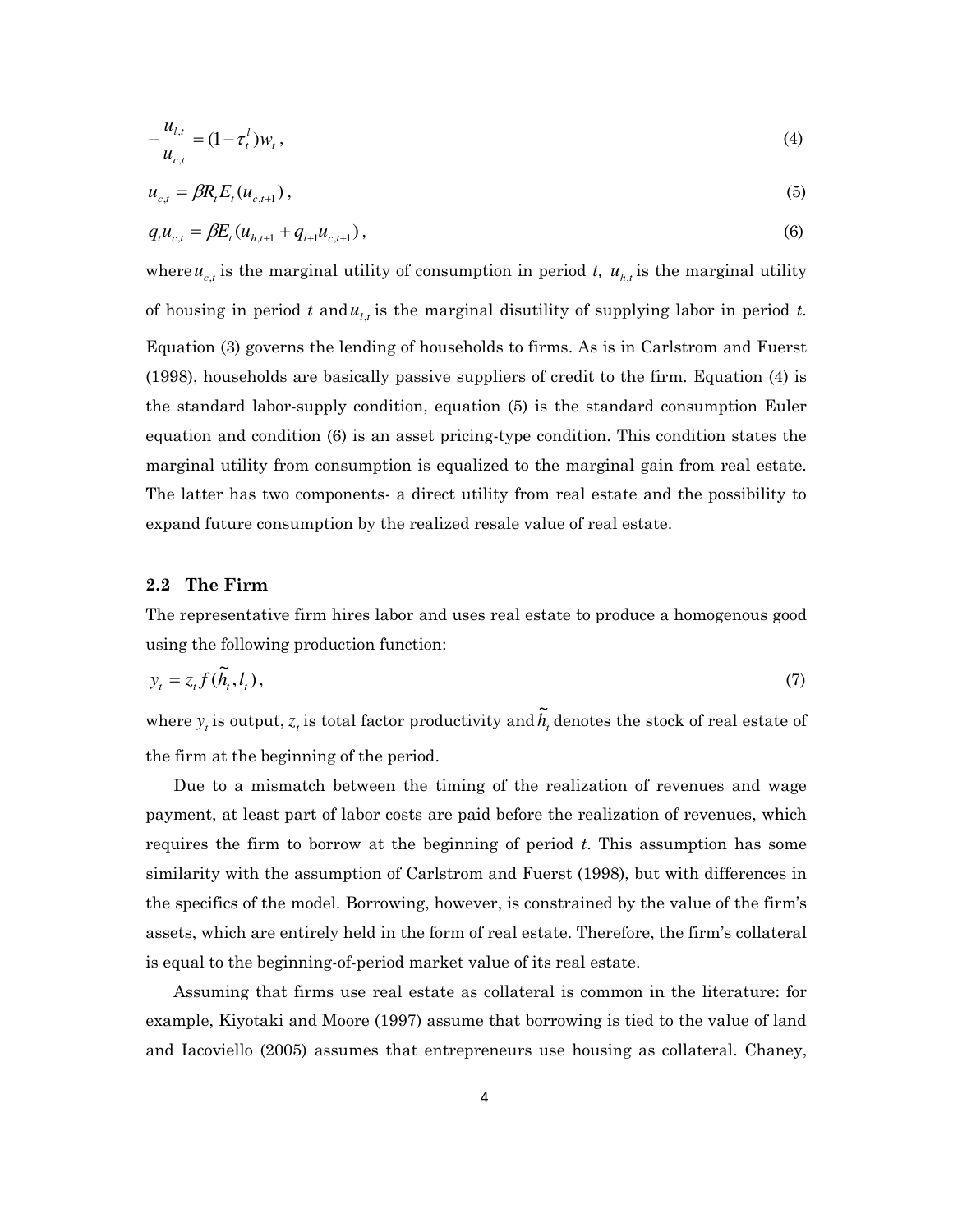Sraer and Thesmar (2011) show that, for U.S. firms over 1993-2007, appreciation in the real estate values of firms led to increases in investment, which is mainly financed through additional debt issuance. This effect is particularly strong for creditconstrained firms. I, therefore, follow those studies and use the value of real estate as the firm's collateral.

As shown in Appendix A, the firm's problem with credit frictions can be reduced to the following maximization problem:

$$
Max[z_t f(\tilde{h}_t, l_t) - w_t l_t],
$$
\n(8)

subject to

$$
\phi w_l l_t \le \kappa q_l \widetilde{h}_t,\tag{9}
$$

where  $\tilde{h}_i$  is the firm's beginning-of-period stock of real estate,  $\kappa$  is the share of assets that can be used as collateral (or the loan-to-value ratio),  $\phi$  is the fraction of factor payments that has to be paid in advance. Clearly, if  $\phi = 0$ , then the model collapses to the standard model with neoclassical labor markets.

Denoting the Lagrange multiplier on  $(9)$  by  $\mu_t$ , profit maximization gives the following labor demand condition:

$$
z_t f_{l,t} = (1 + \phi u_t) w_t, \tag{10}
$$

The firm thus hires labor so that its marginal product is a "markup" over the real wage. The net markup is given by  $\phi\mu$ , and it arises only due to the external financing needs of the firm. This result is similar to the result in the "output model" of Carlstrom and Fuerst (1998). In their model, agency costs, which arise due to the monitoring activity of lenders, induce differences between the marginal products of labor and capital and their respective factor prices. The use of the term "markup" in this paper is borrowed from their own study.

In the second part of the period, the firm chooses the next-period real estate taking into account the role of real estate as collateral and subject to the budget constraint  $z_t f(\tilde{h}_t, l_t) - w_t l_t + q_t \tilde{h}_t = q_t \tilde{h}_{t+1} + \Pi_t$ . The left-hand side is the total resources of the firm after production takes place, and they are equal to the sum of operating profits  $z_t f(\tilde{h}_t, l_t) - w_t l_t$  and the market value of assets  $q_t \tilde{h}_t$ . Those resources are first used to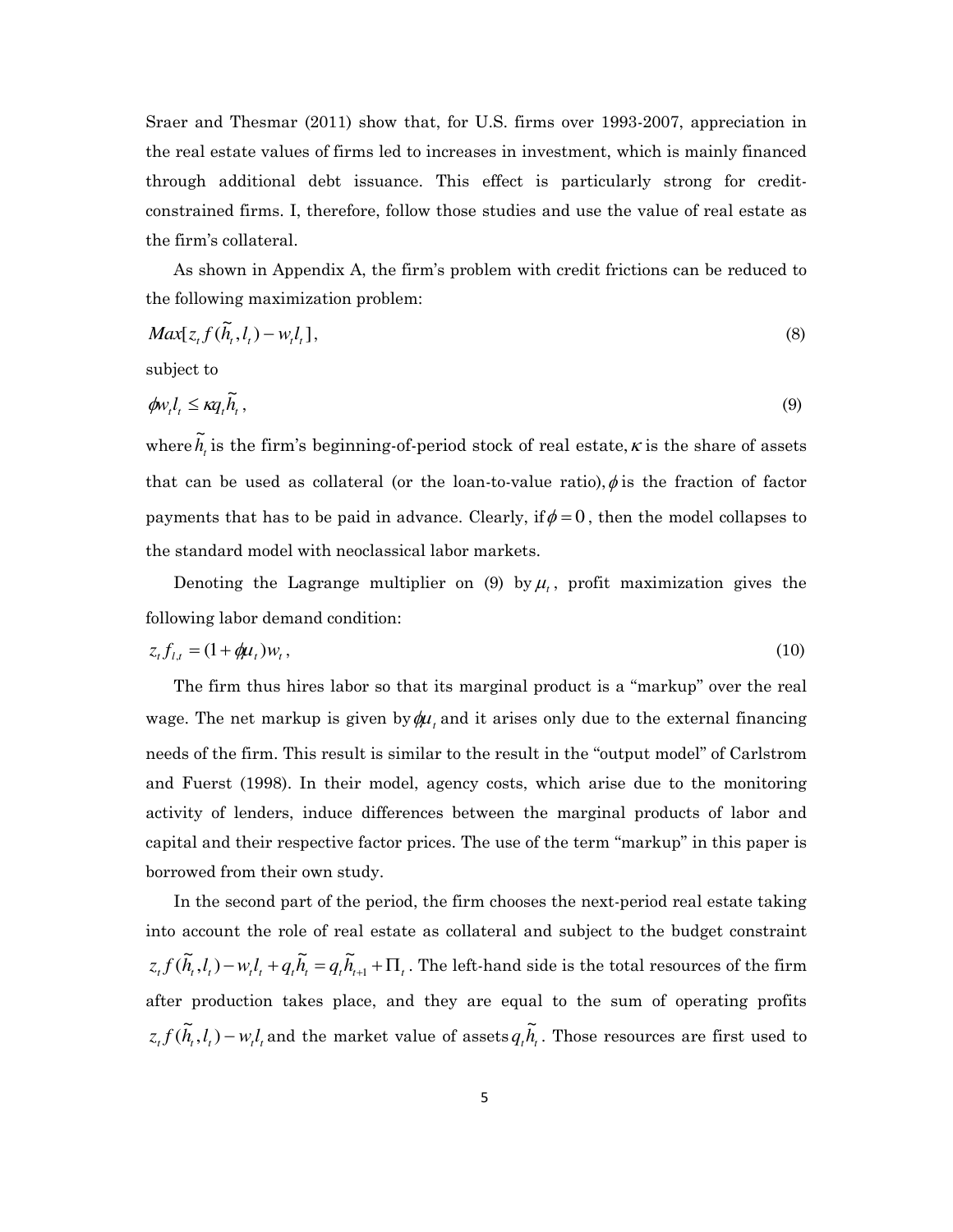finance the purchasing of next-period real estate  $h_{_{t+1}}$  $\tilde{i}$ *t h* .Then, any remaining profits (or resources), denoted by  $\Pi_t$ , are remitted to households in a lump-sum fashion.

 I also assume that in the process of accumulating assets, the firm is more impatient than households (one may think about this firm as being managed by an entrepreneur who is more impatient that households). For this reason, the firm's stochastic discount factor is  $\chi \equiv_{t,t+1}$ , where *tc tc*  $u_{t,t+1} - \mu$ <br>*u u* ,  $,t+1$  $\Xi_{t,t+1} = \beta \frac{u_{c,t+1}}{u_{c,t+1}}$  is the households' stochastic discount factor and  $\gamma < 1$ . The parameter  $\gamma$  is introduced to avoid self financing by the firm.

The assumption that the borrower (firm/entrepreneur in this case) is less patient than the lender is standard in this class of models (see, for example, Carlstrom and Fuerst 1997, 1998). In addition, assuming that profits are transferred to households simplifies the optimal policy problem as it reduces the objective function of the Ramsey planner to only the utility function of households. This formulation also allows for better comparisons with the standard neoclassical model.

With this characterization of the firm's problem, the choice of  $\widetilde{h}_t$  gives the following dynamic equation in the price of real estate:

$$
q_t u_{c,t} = \gamma \beta E_t \Big[ u_{c,t+1} \big[ z_{t+1} f_{\tilde{h},t+1} + (1 + \kappa \mu_{t+1}) q_{t+1} \big] \Big], \tag{11}
$$

which makes explicit the roles of the credit friction and the additional discount factor.

Since profits  $\Pi_{\iota}$  are transferred to households, one could alternatively assume that the objective function of the firm is to choose labor and real estate in order to maximize 1  $\Pi_t = z_t f(\tilde{h}_t, l_t) - w_t l_t + q_t \tilde{h}_t - q_t \tilde{h}_{t+1}$ . In this case, the firm's problem is to maximize  $\sum^{\infty}$  $=$  $E_0 \sum \gamma^t \Xi_{0,t} \Pi_t$  subject to the financing constraint (9). The first-order conditions with 0 *t* respect to labor and real estate of this problem are exactly the same as (10)-(11). In this respect, both approaches are identical.

#### **2.3 The Government**

The government collects labor-income and profit taxes and issues real debt to finance an exogenous stream of real government expenditures  $g_i$ .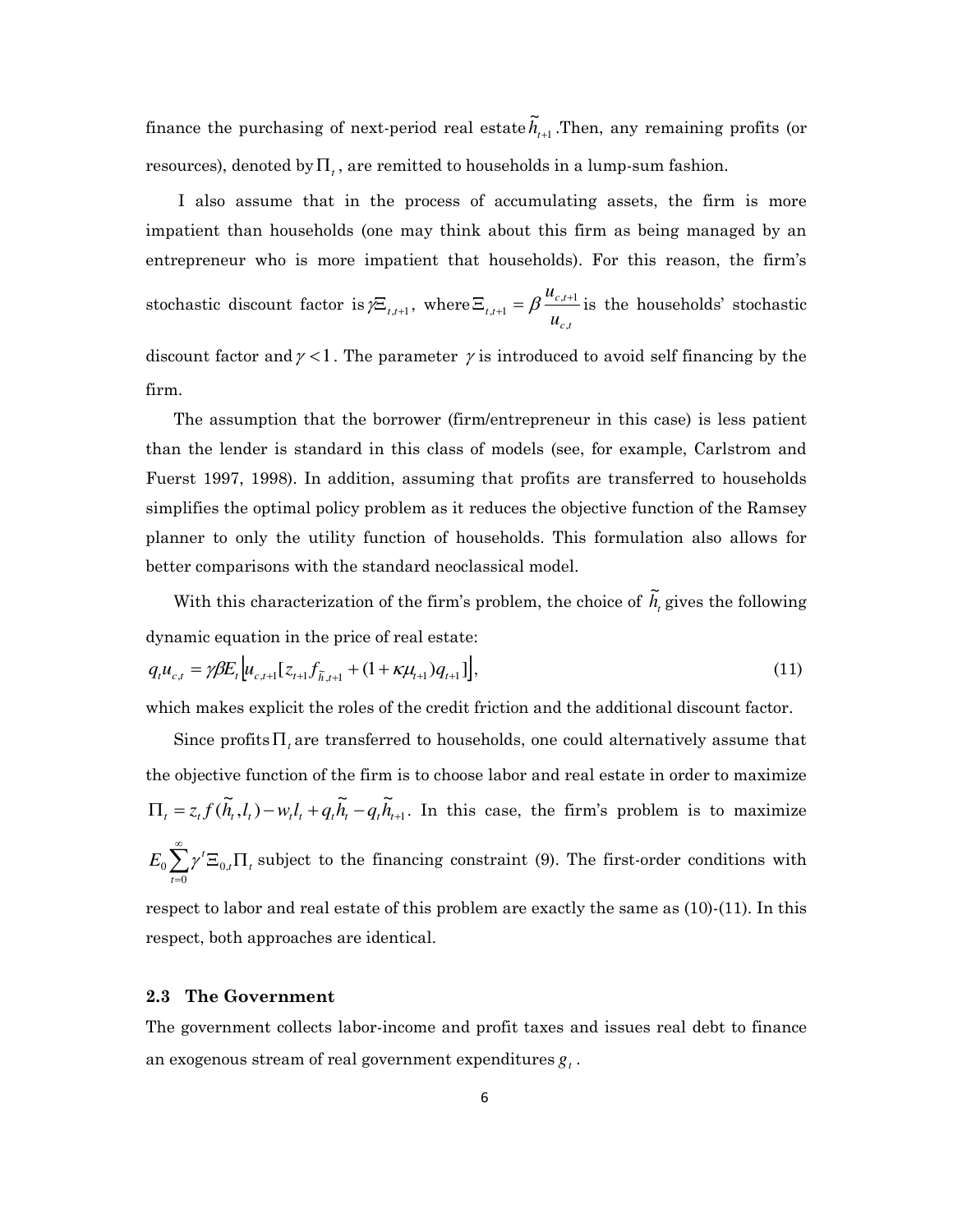The government budget constraint in period *t* is thus given by:

$$
\tau_t^l w_t l_t + \tau_t^{\pi} \Pi_t + b_{t+1} = g_t + R_{t-1} b_t \tag{12}
$$

#### **2.4 Market Clearing**

In equilibrium, the resource constraint of the economy reads:

$$
z_t f(\tilde{h}_t, l_t) = c_t + g_t,\tag{13}
$$

and the market for real estate clears:

$$
h_t + \widetilde{h}_t = 1. \tag{14}
$$

which, as in Kiyotaki and Moore (1997) and Iacoviello (2005), implies a fixed supply of real estate.

#### **2.5 The Private Sector Equilibrium**

**Definition 1:** Given the exogenous processes  $\{z_t, g_t, \tau_t^l, \tau_t^{\pi}\}$  $z_t, g_t, \tau_t^l, \tau_t^{\pi}$ , the private-sector *equilibrium is a state-contingent sequence of allocations*  $\{c_{_t}, l_{_t}, h_{_t}, \widetilde{h}_{_t}, w_{_t}, q_{_t}, R_t^f, R_t, b_t, \mu_t\}$  $c_t$ ,  $l_t$ ,  $h_t$ ,  $\widetilde{h}_t$ ,  $w_t$ ,  $q_t$ ,  $R_t^f$ ,  $R_t$ ,  $b_t$ ,  $\mu_t$ *that satisfy the equilibrium conditions (3)-(6) and (9)-(14).* 

## **3 Efficient Allocations**

It is useful to consider the optimal tax results that emerge as a solution to the social planner's problem in order to better understand the results of the Ramsey planner later. I refer to the allocations of the social planner as the "efficient allocations" or the "first-best allocations", interchangeably. Those are the allocations the planner will choose when lump-sum taxes are available.

*Definition 2:* Given the exogenous processes $\{z_t, g_t\}$ , the problem of the social planner *is to choose consumption, labor and real estate to maximize (1) subject to (13)-(14).* 

As Appendix B shows, the choice of labor and consumption yield:

$$
-\frac{u_{l,t}}{u_{c,t}} = z_t f_{l,t},
$$
\n(15)

which state that the social planner chooses consumption and labor so that the marginal rate of substitution between labor and consumption is equalized to the marginal product of labor. This the usual efficiency condition in this class of models.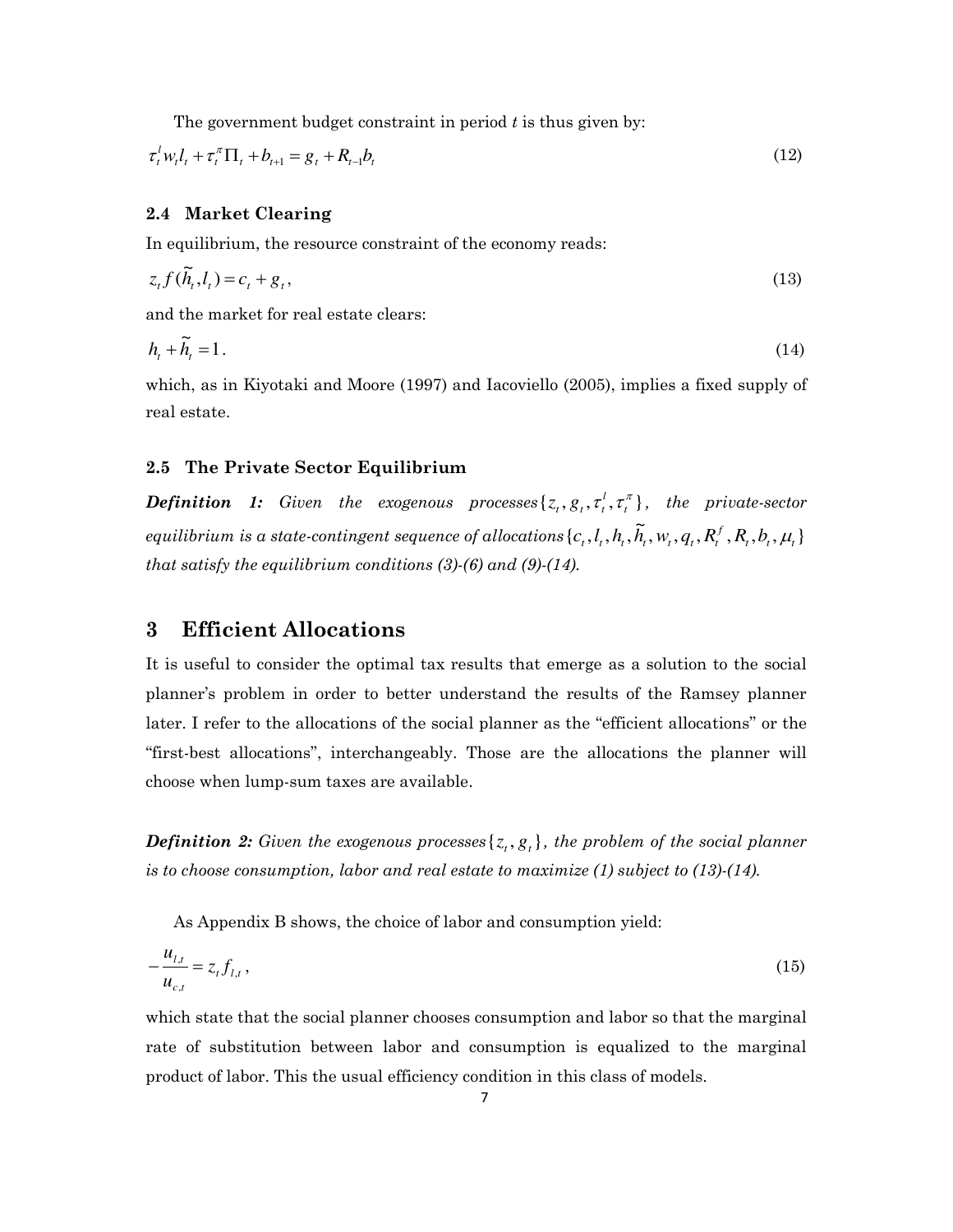## **4 Optimal Labor Taxation- The Ramsey Problem**

In this section, I present the solution to the second-best labor taxation problem using the standard Ramsey approach (maximizing the utility of households subject to the private-sector equilibrium conditions and the resource constraint). Following Lucas and Stokey (1983) and Chari and Kehoe (1999), I use the primal approach, in which the government only chooses allocations after prices and taxes have been substituted out using the private-sector equilibrium conditions. To do so, I derive the present-value implementability constraint (PVIC) by substituting the equilibrium conditions into the households' budget constraint. Differently from standard Ramsey models, however, the PVIC in this paper does not capture all of the equilibrium conditions of the private sector (in addition to the resource constraint, of course). Therefore, the Ramsey problem will be enlarged beyond just maximizing utility subject to the PVIC and the resource constraint.

As shown in Appendix C, the PVIC in this problem reads:

$$
E_0 \sum_{t=0}^{\infty} \beta^t \Big[ u_{c,t} c_t + u_{l,t} l_t + \beta u_{h,t+1} h_{t+1} - u_{c,t} (1 - \tau_t^{\pi}) \Pi_t \Big] = u_{c,0} R_{-1} b_0 + u_{c,0} q_0 h_0,
$$
\n(16)

**Definition 3:** Given the exogenous processes $\{z_t, g_t\}$ , the Ramsey planner chooses  ${sequence of all locations  $\{c_{_t}, l_{_t}, h_{_t}, \widetilde{h}_{_t}, q_{_t}, \mu_{_t}\}}$  to maximize (1) subject to (11), (13)-(14) and$ *(16).* 

I assume that  $\tau_t^{\pi} = 1$  (which is the standard assumption in this class of models). Confiscating all profits has the advantage of generating tax revenues that allow for reducing distortionary taxes without influencing households' decisions at the margin. Setting  $\tau_t^{\pi} = 1$ , the solution to Ramsey problem yields:

$$
-\frac{u_{l,t} + \zeta (u_{l,t} + u_{ll,t}l_t + u_{cl,t}c_t + u_{hl,t}h_t)}{u_{c,t} + \zeta (u_{c,t} + u_{cc,t}c_t + u_{lc,t}l_t + u_{hc,t}h_t)} = z_t f_{l,t},
$$
\n(17)

with  $\zeta$  being the Lagrange multiplier on the PVIC and  $u_{xy,t}$  being the second derivative of *u* with respect to any two arguments. Comparing (17) with (15), the solutions to the Ramsey problem and the social planner problem coincide if  $\zeta = 0$  as the problem of the Ramsey planner is essentially reduced to the problem of the social planner.

Finally, the combination of labor supply (4) and labor demand (10) gives: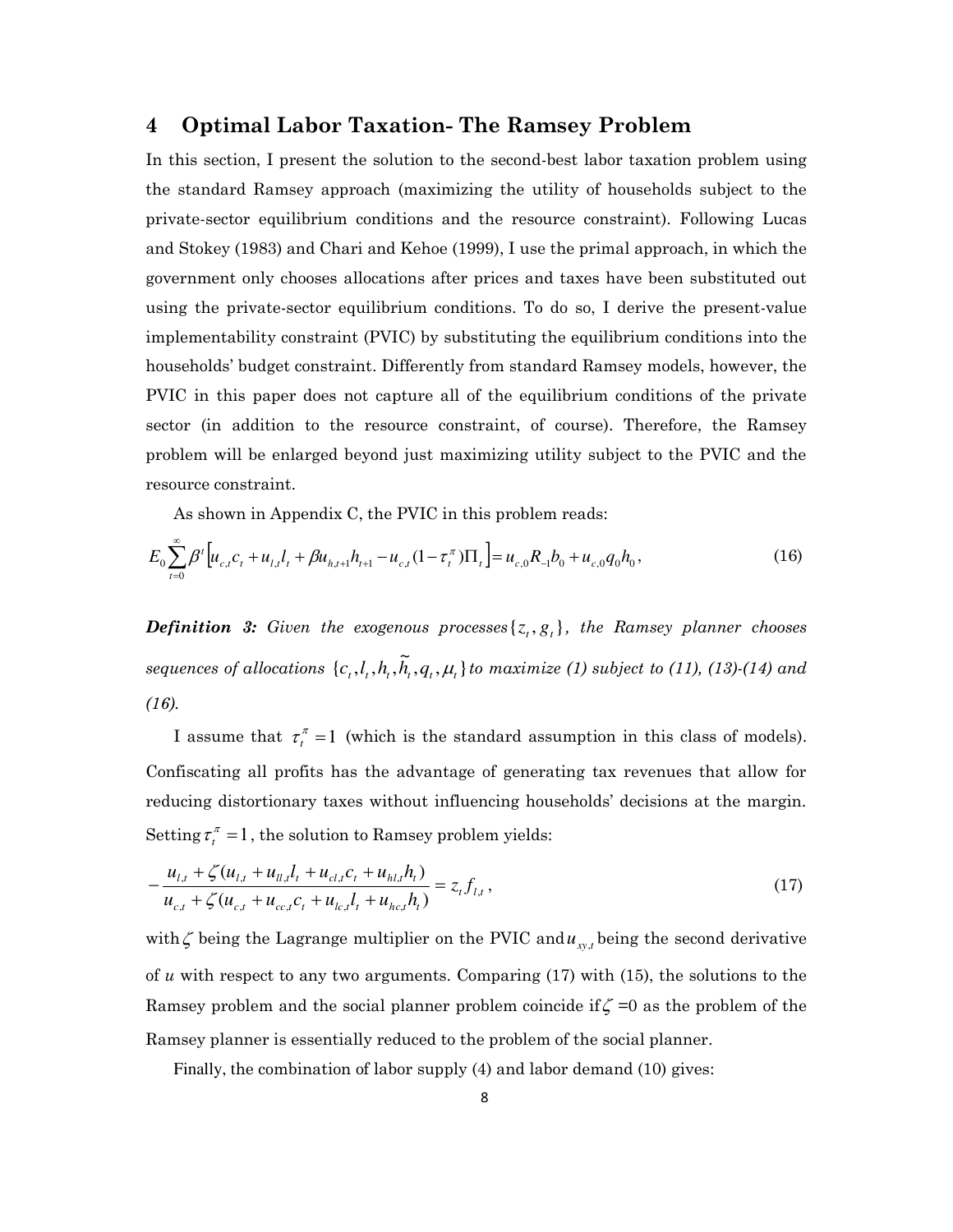$$
-\frac{u_{l,t}}{u_{c,t}} = \left(\frac{1-\tau_l^l}{1+\phi\mu_t}\right)z_i f_{l,t},
$$
\n(18)

which suggests that the labor tax rate and the credit friction drive a wedge between the marginal rate of substitution between labor and consumption and the marginal product of labor. We may refer to this wedge as the "labor wedge".

## **5 Analytical Results**

The main analytical results about the optimal labor-income tax rate are presented in this section. I start by describing the solution to the social planner's problem and then turn to the solution of the Ramsey planner's problem.

#### **5.1 First-Best Labor-Income Taxation Policy**

In this subsection, I show that the market solution with a constant labor tax rate is not efficient. Comparing condition (18) to condition (15), the market allocation is efficient only if

$$
\tau_{FB,t}^l = -\phi \mu_t, \qquad (19)
$$

with  $\tau_{FB,t}^l$  being the first-best labor tax rate. Condition (19) suggests that for the market allocation to be efficient, labor income should be subsidized by the size of the credit friction. More importantly, the size of this subsidy is not constant as  $\mu_t$  varies over the business cycle. Clearly, this subsidy is not needed when credit frictions are absent; in this case, the first-best labor tax rate is zero in all dates and states.

#### **5.2 Second-Best Labor-Income Taxation Policy**

In order to provide an analytical solution to the Ramsey taxation problem, I assume the following separable period utility function:

$$
u(c_t, h_t, l_t) = log c_t + \psi log h_t - \chi l_t,
$$
\n
$$
(20)
$$

with  $\psi$  and  $\chi$  being parameters that measure the relative weights on real estate and the disutility from labor, respectively. Given this functional form, condition (17) reads:

$$
-\frac{u_{l,t}}{u_{c,t}} = \frac{z_t f_{l,t}}{1+\zeta},
$$
\n(21)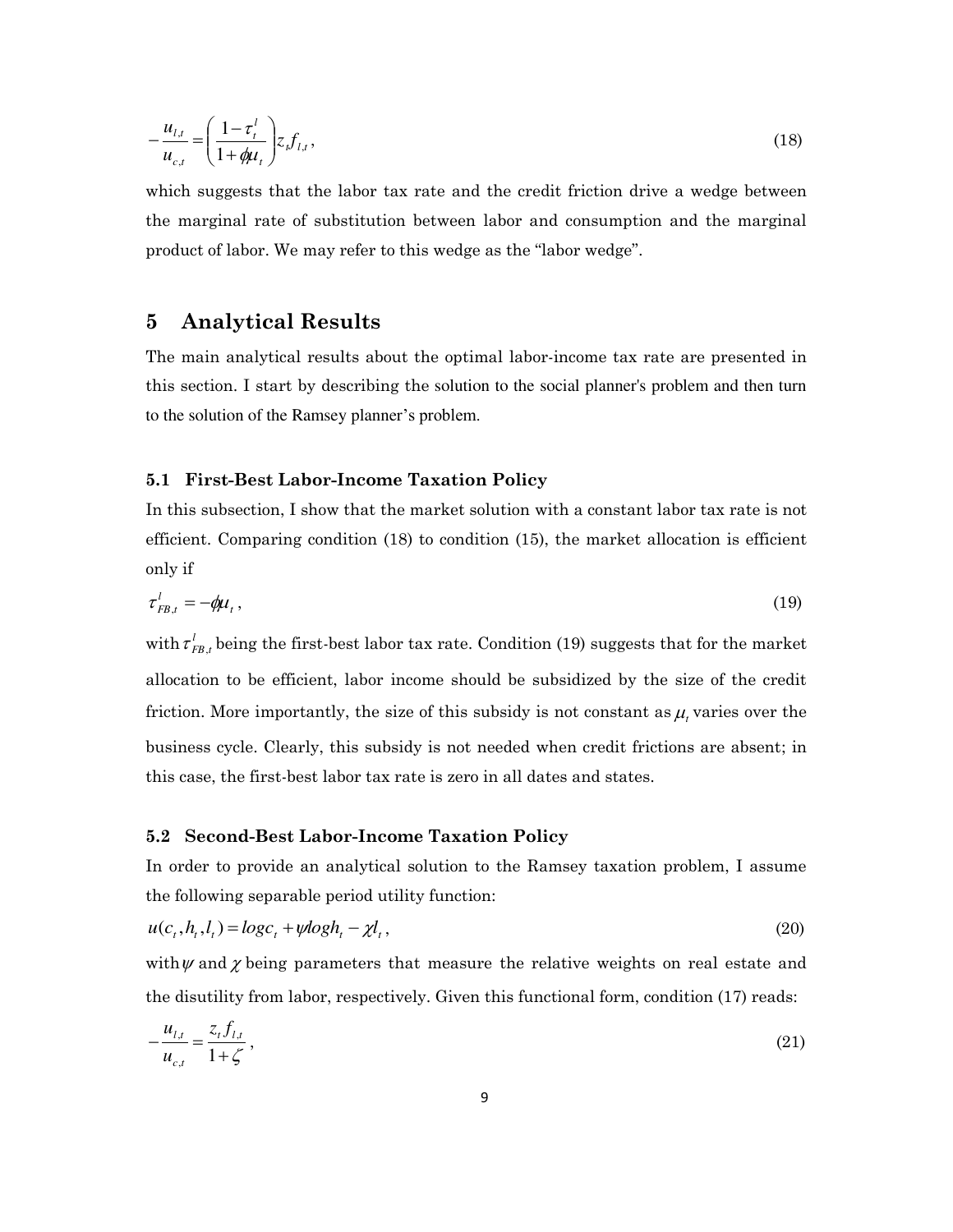which differs from the solution of the Ramsey planner only due to the shadow value on the PVIC.

The combination of (18) and (21) gives the following optimal labor tax rate:

$$
\tau_{SB,t}^l = \frac{\zeta - \phi \mu_t}{1 + \zeta} \,,\tag{22}
$$

where  $\tau_{SB,t}^l$  is the optimal (second-best) labor-income tax rate that is chosen by the Ramsey planner. Equation (22) is the key expression characterizing the optimal labor tax rate in this section.

The main insights that come out of this condition can be summarized as follows: *Proposition 1:* In an economy with no credit frictions ( $\phi = 0$ ), the optimal labor-income *tax is constant over the business cycle.* 

*Proof:* Setting  $\phi$  =0 in condition (22), we have  $\zeta$  $\tau_{SB,t}^l = \frac{\zeta}{1 + \zeta}$  $=$  $n^{t-1}$ *l*  $S_{B,t} = \frac{5}{1+\epsilon}$ , which is completely constant.

This is re-affirmation to the classical result in optimal labor taxation with neoclassical labor markets. *QED.*

*Proposition 2: In an economy with credit frictions (* $\phi > 0$ *), the optimal labor-income tax* rate is non constant. Moreover, the optimal labor tax rate is decreasing in the degree of *tightness of the credit constraint.* 

*Proof:* When  $\phi > 0$ , condition (22) suggests that, to the extent that  $\mu_t$  is time varying, the labor tax rate is time varying as well. Clearly, the labor tax rate is lower whenever the shadow value on the financing constraint is higher, and vice versa. *QED.*

By reducing the labor tax rate more in periods of tighter credit markets, optimal policy in this setup "leans against the wind". The optimal labor tax rate is lower than in an otherwise model with no credit imperfections; the Ramsey planner sets a lower labor tax rate to boost labor supply whenever labor demand is reduced due to the binding credit constraint.

Finally, the assumption that the credit constraint is always binding does not alter the main insights of this subsection. If the constraint was assumed to only occasionally bind, the value of  $\mu_t$  will be either zero or positive, hence not constant. In turn, the labor tax rate will not be constant. In order to simplify matters and to make the computational solution more tractable, I do not consider this case here.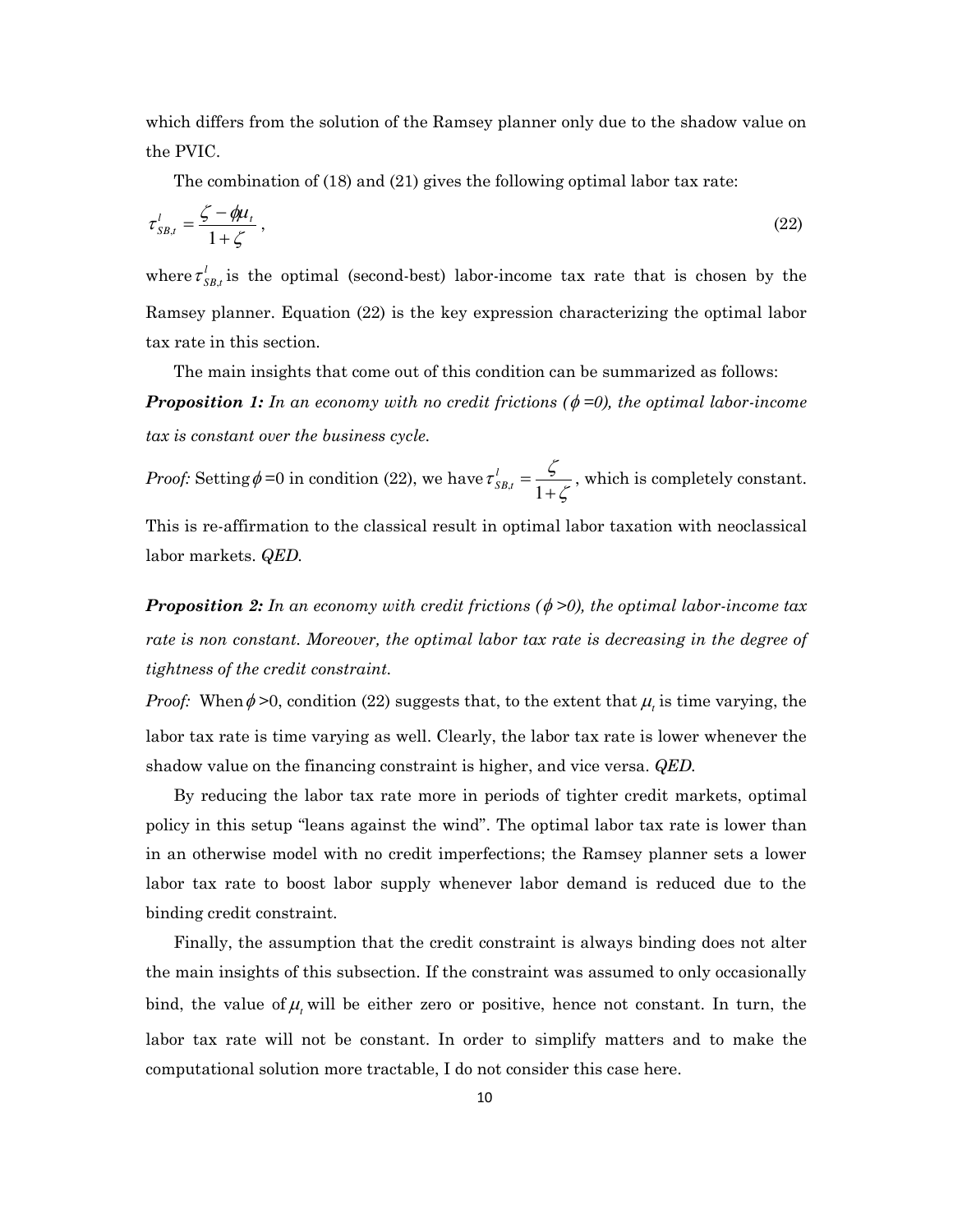## **6 Computational Strategy and Calibration**

#### **6.1 Parameterization and Functional Forms**

The time unit is a quarter and hence the discount factor  $\beta$  is set to 0.99, implying an annual interest rate of roughly 4 percent. I also assume the following period utility function for households:

$$
u(c_t, h_t, l_t) = \log c_t + \psi \log h_t - \chi \frac{l_t^{1+\theta}}{1+\theta}.
$$
\n(23)

The parameter  $\theta$  is set to zero, implying a linear disutility function of labor. The implied labor supply elasticity helps in capturing the volatility of total hours in a model with no extensive margin, as is the case in this paper. The parameter  $\chi$  is calibrated so that the steady state value of *l* is 0.33 and  $\psi$  is set so that the steady state of *h* is 0.8.

Firms produce using the Cobb-Douglas production function:

$$
f(\tilde{h}_t, l_t) = \tilde{h}_t^{\alpha} l_t^{1-\alpha},\tag{24}
$$

with  $\alpha$ , the share of real estate in the production function, being of 0.03, in line with Iacoviello (2005) .

Total factor productivity is governed by the following AR(1) process:

$$
log(zt) = (1 - \rhoz)log(z) + \rhozlog(zt-1) + ut,
$$
\n(25)

with the innovation term  $u_i$ , being normally distributed with zero mean and a standard deviation of  $\sigma_u$ . The coefficient  $\rho_z$  is set to 0.95 and the standard deviation  $\sigma_v$  is set to 0.0075, in line with the literature. The deterministic steady state value of  $z_t$  is normalized to 1.

Similarly, government expenditures evolves according to the following AR(1) process:

$$
log(gt) = (1 - \rhog)log(g) + \rhoglog(gt-1) + vt,
$$
\n(26)

where  $v_t$  is normally distributed with zero mean and a standard deviation of  $\sigma_v$  and g is set so that the deterministic steady state value of government spending is 20 percent of deterministic steady state output (which is the average government-GDP ratio over 1960-2007). In line with the literature,  $\rho_{\rm g}$  and  $\sigma_{\rm v}$  are set to 0.90 and 0.018, respectively.

The steady state value of *b* is obtained so that  $\frac{b}{y}$  is 0.36. This is the average of the gross federal debt held by the public as percentage of GDP over the period 1960-2007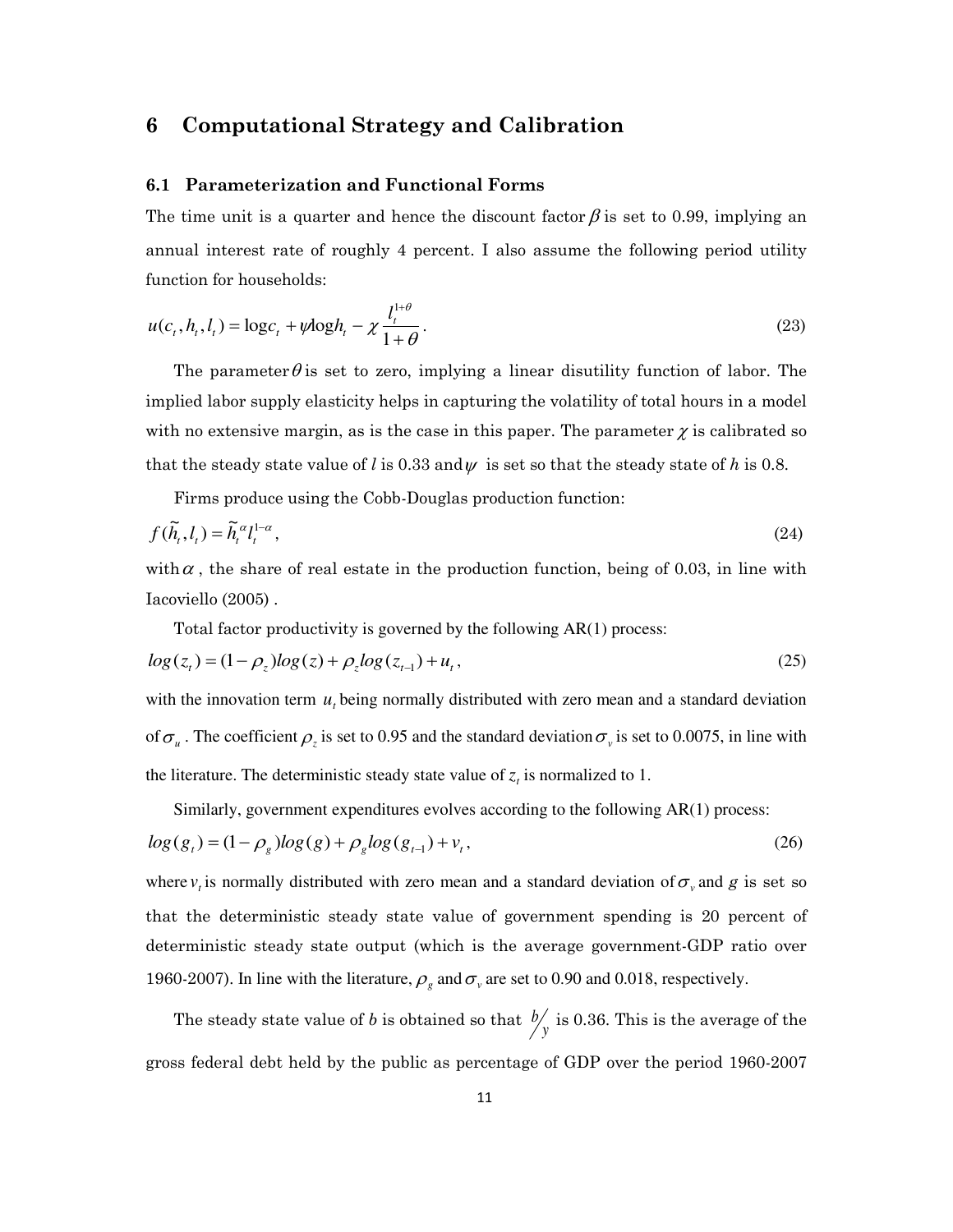(see Table B79 of the *2011 Economic Report of the President*)*.* I choose 2007 as the final year of the sample because this ratio has increased dramatically in the last three years; including those years in the sample may only bias my results without adding any further insights.

The additional discount factor  $\gamma$  is set to 0.99, implying an annual discount rate of about 0.98 for the firm, in line with Iacoviello (2005). I set  $\phi$  set to 1 in the benchmark calibration of the model, but I also consider other values of this parameter in the robustness analysis section. I set the loan-to-value ratio  $\kappa$  to 0.89, which equals the entrepreneurial loan-to-value ratio as reported in Iacoviello (2005).

#### **6.2 Solution Methodology**

The decision rules that solve this problem are obtained through a second-order approximation to the optimality conditions of the Ramsey planner around the non-stochastic steady state of the model. I apply the second-order approximation procedure that was developed by Schmitt-Grohe and Uribe (2004b).

## **7 Quantitative Results**

This section presents the main numerical results regarding the optimal labor-income tax rate.

#### **7.1 Second-Best Labor Taxation Policy**

Table 1 presents the mean and the second moments of the labor tax rate following shocks (of one standard deviation size) to total factor productivity only, government expenditures only and to simultaneous shocks to TFP and government expenditures.

With credit frictions, optimal policy calls for a time-varying path of the labor tax rate. The standard deviation of the labor tax rate is significantly high (and higher than models with neoclassical labor markets usually predict). In all cases considered, the standard deviation of the labor tax rate is more than twice as large as the standard deviation of output. Interestingly, this high volatility of the labor tax rate is observed even though the volatility of output is empirically plausible. The case of simultaneous shocks suggests a relatively high volatility of output, in which case the *relative* volatility of the labor tax rate to the volatility of output is perhaps a better indicator for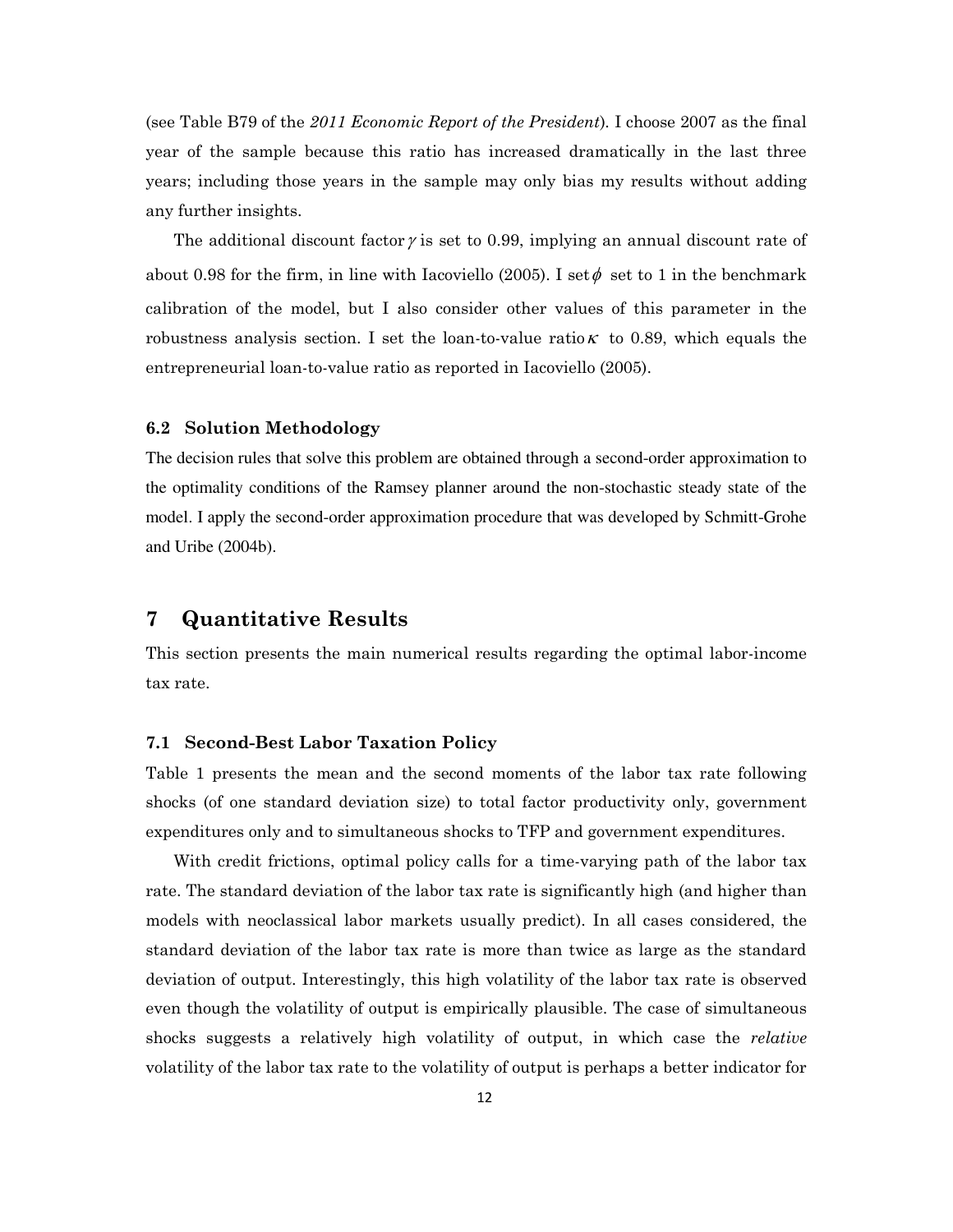the non-constant path of the labor-income tax rate. The labor tax rate also displays little persistence over the business cycle as a result of the borrowing constraint. As the shadow value of the binding borrowing constraint changes, the labor-income tax rate fluctuates as well, leaving little room for persistence in the labor tax rate.

|          |                                               | Standard  | Auto-       | Correlation |  |
|----------|-----------------------------------------------|-----------|-------------|-------------|--|
|          | Mean                                          | Deviation | correlation | with output |  |
|          | <b>Government Expenditures and TFP shocks</b> |           |             |             |  |
| $\tau^l$ | 0.1740                                        | 0.0551    | 0.1062      | $-0.9590$   |  |
| y        | 0.3285                                        | 0.0230    | 0.1990      | 1.0000      |  |
| l        | 0.3346                                        | 0.0223    | 0.1240      | 0.9479      |  |
|          | <b>TFP</b> Shock                              |           |             |             |  |
| $\tau^l$ | 0.1955                                        | 0.0360    | 0.1397      | $-0.9260$   |  |
| y        | 0.3160                                        | 0.0168    | 0.2729      | 1.0000      |  |
| l        | 0.3210                                        | 0.0143    | 0.0916      | 0.8933      |  |
|          | <b>Government Expenditures Shock</b>          |           |             |             |  |
| $\tau^l$ | 0.1882                                        | 0.0483    | 0.0827      | $-0.9949$   |  |
| y        | 0.3247                                        | 0.0186    | 0.2435      | 1.0000      |  |
|          | 0.3297                                        | 0.0195    | 0.2445      | 0.9806      |  |

Table 1: Optimal fiscal policy with credit frictions. The standard deviation of the U.S. GDP over 1964:1-2007:4 is 0.0152.

The labor-income tax rate falls in recessions and rises in booms. Fiscal policy thus "leans against the wind". The fall in the labor tax rate following a negative shock to government expenditures is not surprising- the planner cuts the labor-income tax rate accordingly. In this paper, the fall in the labor tax rate is also due to the binding credit constraint, as discussed above.

The volatility of the labor tax rate in this paper allows for the more general result of "wedge smoothing", which is a very central result in optimal taxation, to hold. In the lack of credit frictions, labor taxation is the only source of the labor wedge (see condition 18). Therefore, smoothing the labor wedge is equivalent to smoothing the labor tax rate. In this model, however, the credit friction is another source of the labor wedge and complete smoothing of the labor tax rate is not translated into complete smoothing of the wedge. Keeping the labor tax rate constant in the face of exogenous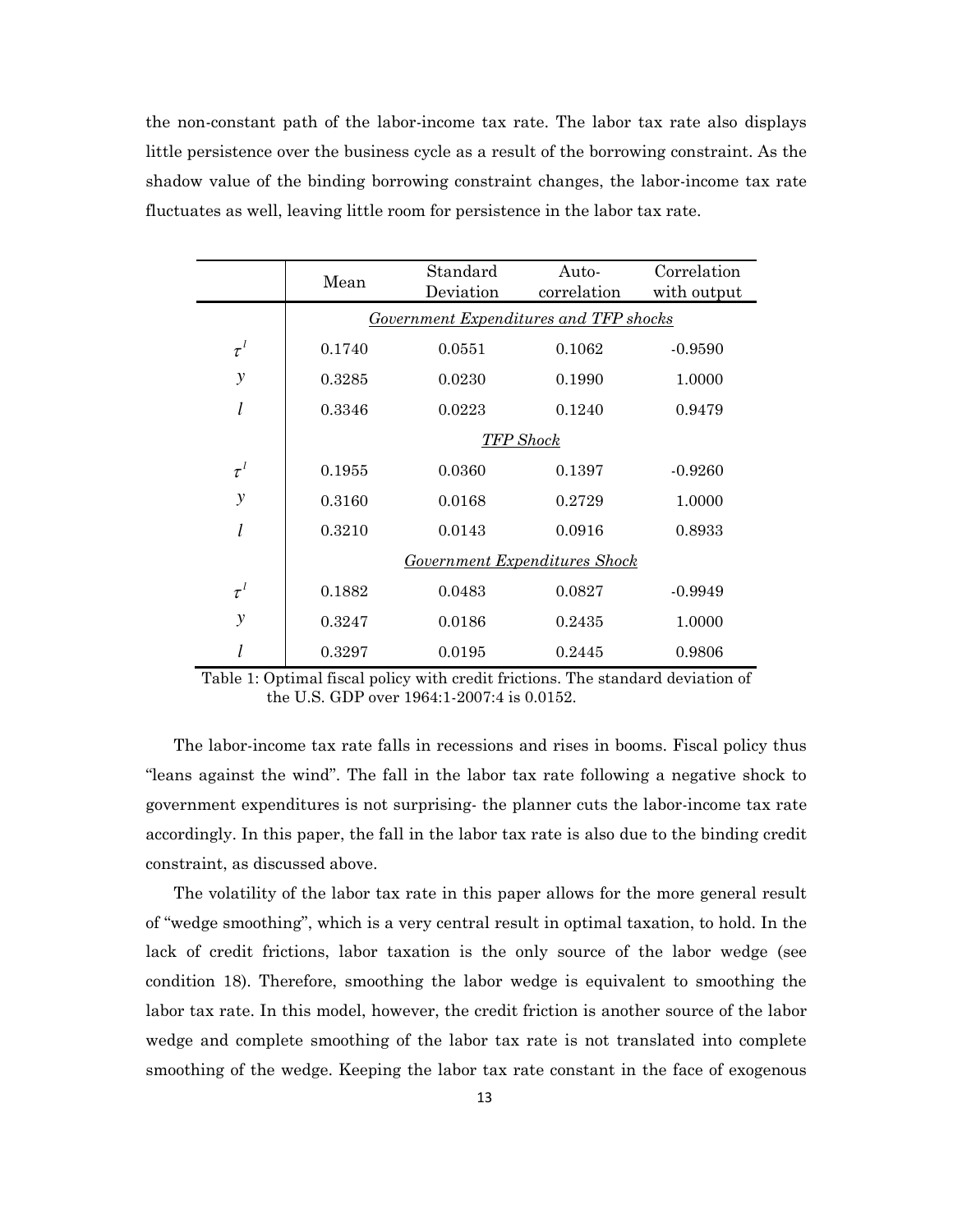shocks induces variations in the wedge over the business cycle. Under the optimal tax policy characterized in section 4 and numerically evaluated in Table 1, the labor wedge is completely smoothed following exogenous shocks. We thus conclude that even though labor tax smoothing is not optimal in this setup, smoothing distortions over the business cycle remains optimal.

#### **7.2 Impulse Responses**

Figure 1 displays the response of the economy to a one standard deviation shock to TFP (for illustration purposes, I only consider a negative shock). A negative TFP shock reduces the demand of labor and the real wage, but at the same time the real price of real estate and the demand of the entrepreneur for real estate fall as well. The overall effect is an increase in the shadow value on the credit constraint  $\mu$ , which in turn leads to a fall in the labor tax rate (of about 2 percent). The fall in the equilibrium amount of labor and the fall in real estate held by entrepreneurs lead to a fall in output and consumption.



Figure 1: Response to a TFP shock (percentage deviations from SS levels).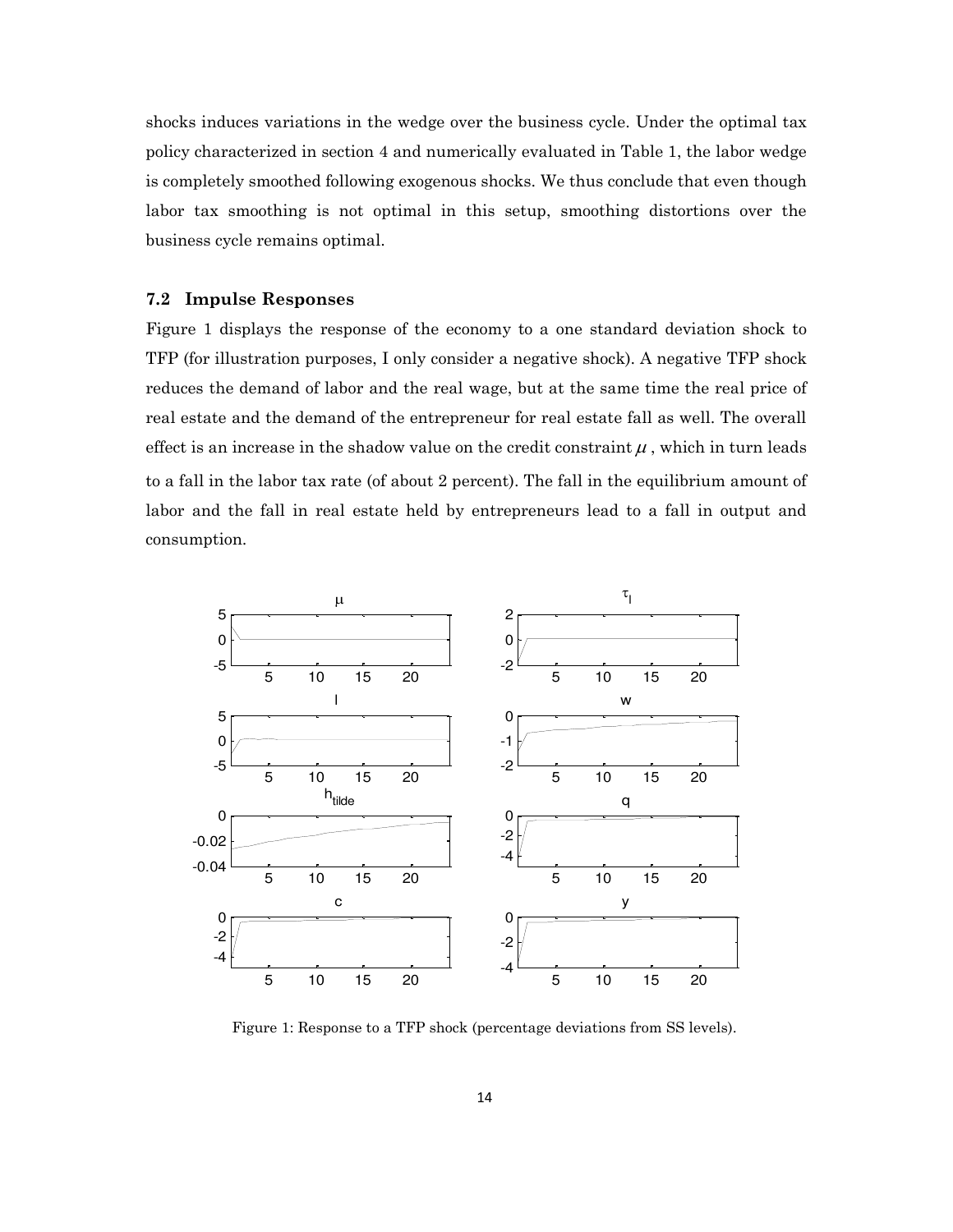

Figure 2: Response to a Government expenditure shock (percentage deviations from SS levels).

The fall in the labor tax rate is bigger following a fall in government expenditures (Figure 2). In this case, the fall in government expenditures and the increase in the tightness of the credit constraint lead to a stronger fall in the labor tax rate. Other variables display similar patterns as in Figure 1, but with different magnitudes.

# **8 Robustness Analysis**

I first show the volatility of the labor tax rate for different values of the parameter  $\phi$ . I then show the results under a finite elasticity of labor supply. Finally, I study the case when profits are not taxed at the optimal rate of 100 percent.

#### **8.1 Changing the Value of the Parameter**

Figure (3) presents the standard deviation of the labor tax rate for various values of  $\phi$ between 0.2 and 1 following all types of shocks considered in Table 1. For illustration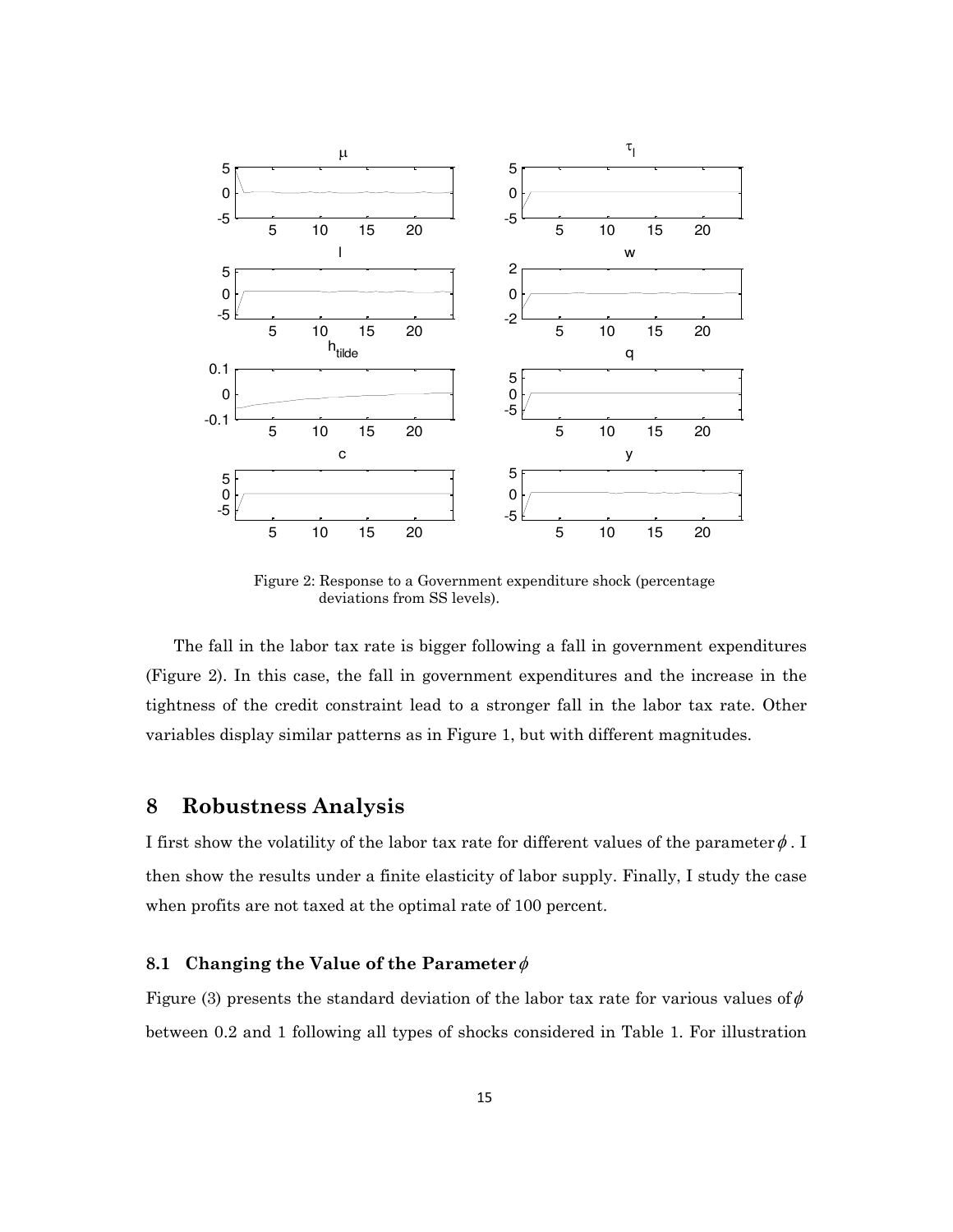purposes, the results for  $\phi = 0$  are not presented, but with the note the labor tax rate is completely constant in this case.



 Figure 3: The standard deviation of the labor-income tax rate for various values of  $\phi$  (in percentage terms).

The main observations can be summarized as follows. First, following all types of shocks, the standard deviation of the labor tax rate is significantly meaningful even if  $\phi$  is relatively low. For example, for  $\phi$  =0.2, the standard deviation of the tax rate is roughly 3 percent following TFP and government shocks and more than 3.5 percent following simultaneous shocks. Second, the volatility of the labor tax rate is increasing in the value of  $\phi$ , but at a lower rate. Third, the differences between the volatilities of the tax rate following different types of shocks are increasing in  $\phi$ . We can better understand this result by first considering the case with no credit frictions- the volatility is zero following all shocks. As  $\phi$  becomes positive but remains low, the volatilities remain highly similar. However, the differences start to increase when this parameter increases more as the type of the shock becomes more important for the behavior of the labor tax rate.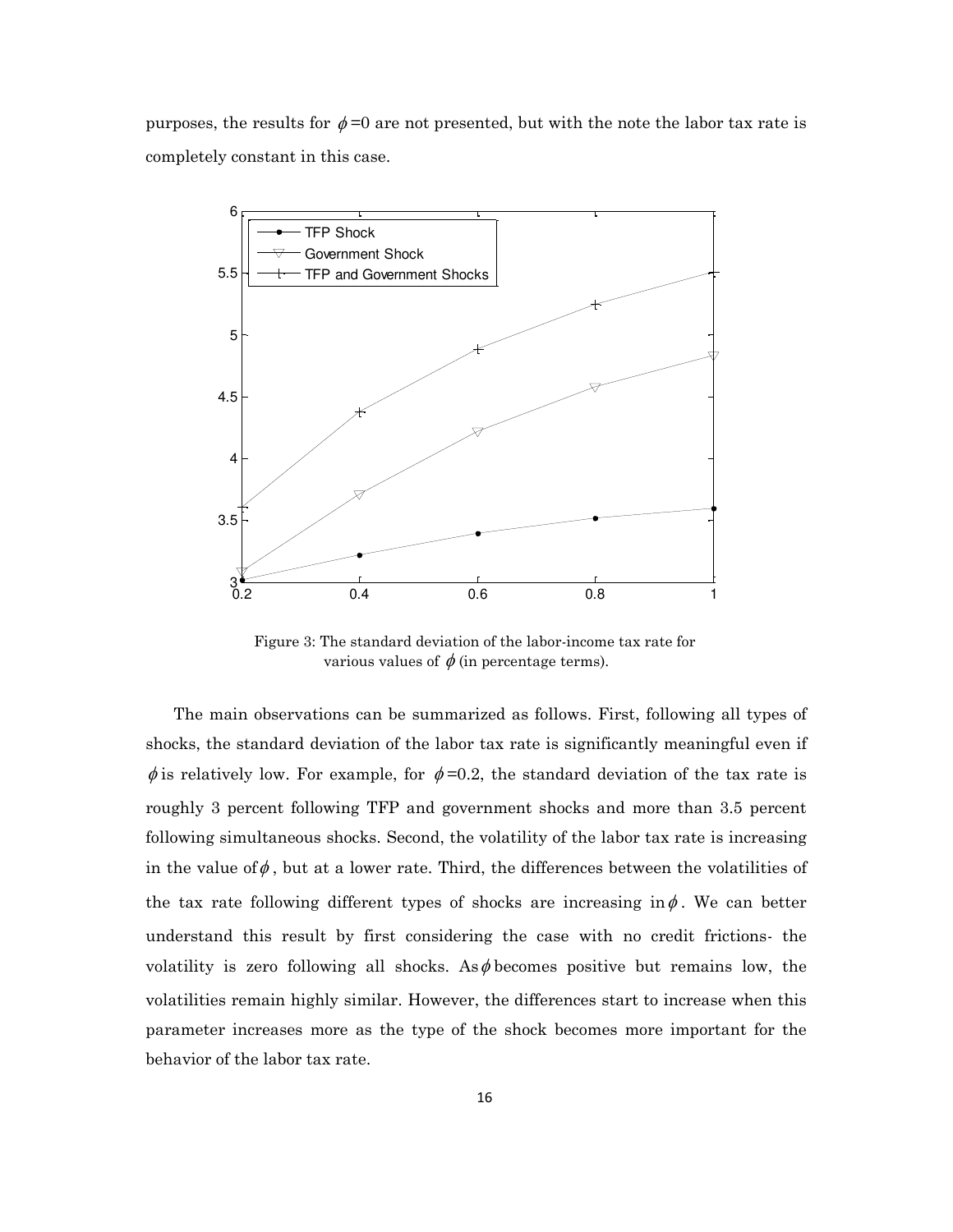#### **8.2 A Lower Elasticity of Labor Supply**

The analysis so far assumed that  $\theta = 0$ , implying infinite labor supply elasticity, to give numerical predictions to support the analytical results of section 5. In this subsection, I consider a lower labor supply elasticity since the size of this elasticity can matter for the volatility of labor and the volatility of the labor-income tax rate.

|               | Mean                                          | Standard<br>Deviation | Auto-<br>correlation | Correlation<br>with output |  |
|---------------|-----------------------------------------------|-----------------------|----------------------|----------------------------|--|
|               | <b>Government Expenditures and TFP shocks</b> |                       |                      |                            |  |
| $\tau^l$      | 0.1823                                        | 0.0514                | 0.2958               | $-0.8497$                  |  |
| $\mathcal{Y}$ | 0.3277                                        | 0.0186                | 0.4938               | 1.0000                     |  |
| l             | 0.3324                                        | 0.0191                | 0.3103               | 0.8277                     |  |
|               | <b>TFP</b> Shock                              |                       |                      |                            |  |
| $\tau^l$      | 0.1967                                        | 0.0345                | 0.5012               | $-0.6293$                  |  |
| y             | 0.3184                                        | 0.0133                | 0.7392               | 1.0000                     |  |
|               | 0.3228                                        | 0.0127                | 0.4899               | 0.5759                     |  |
|               | Government Expenditures Shock                 |                       |                      |                            |  |
| $\tau^l$      | 0.1908                                        | 0.0421                | 0.2641               | $-0.9926$                  |  |
| y             | 0.3250                                        | 0.0158                | 0.5264               | 1.0000                     |  |
|               | 0.3298                                        | 0.0168                | 0.5316               | 0.9723                     |  |

Table 2: Optimal fiscal policy with credit frictions and  $\theta = 1$ .

Table 2 shows the results for unitary labor supply elasticity. I keep using a relatively high labor supply elasticity to better account for the volatility of total hours in this setup. In general, the results of this subsection support my earlier findings about the volatility of the labor tax rate despite a slight decrease in the volatility of the labor tax rate compared to the results reported in Table 1. The labor tax rate remains highly volatile and significantly more volatile than output (which also becomes less volatile given the same magnitudes of shocks). Therefore, the choice of the labor supply elasticity behind the results of Table 1 is not significant for the main result of this paper: credit frictions induce, optimally, high volatility in the labor-income tax rate.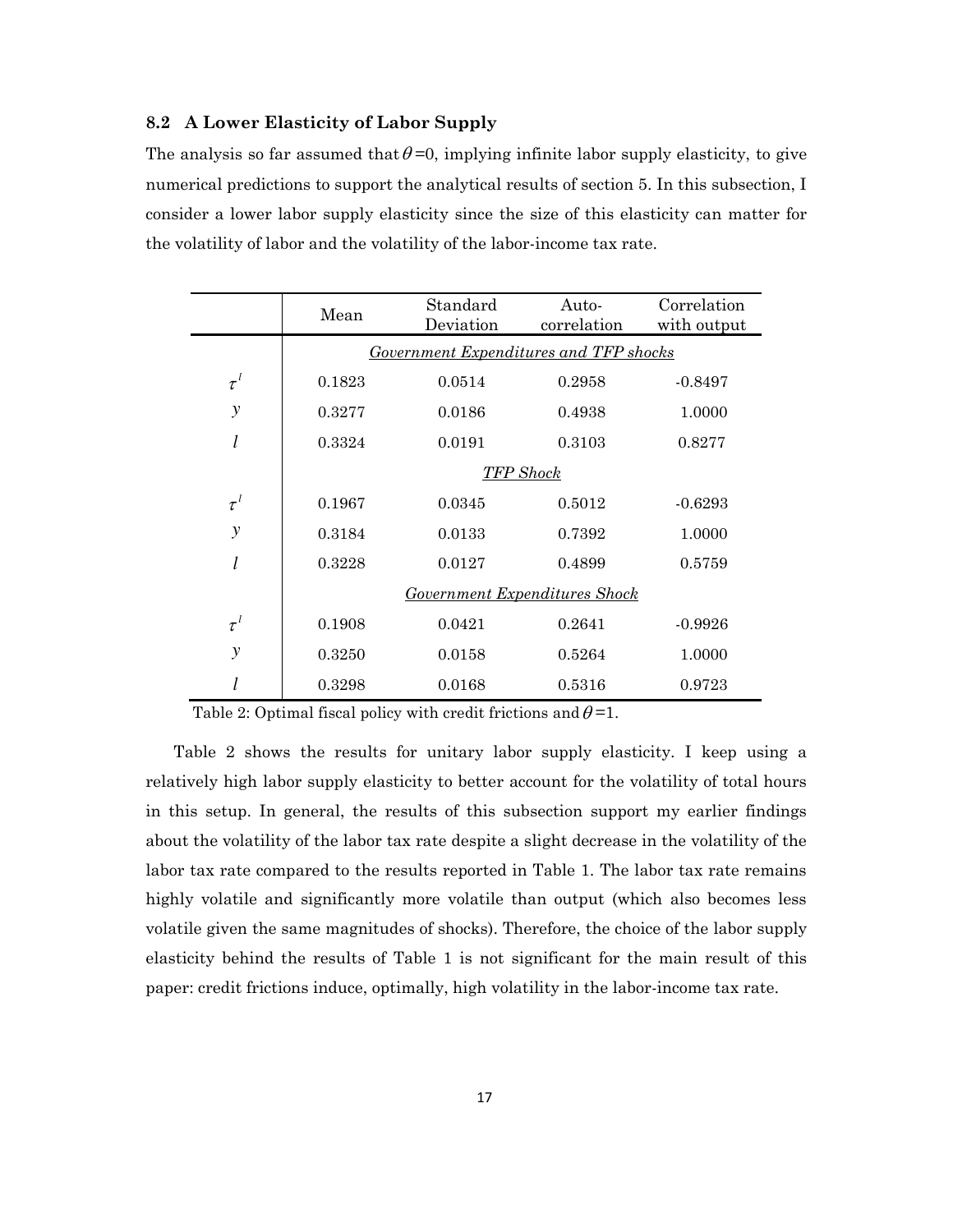#### **8.3 Zero Taxation of Profits**

The analyses above assumed that the government confiscates all profits (i.e.  $\tau_i^{\pi} = 1$ ). Since after-tax profits do not affect households' decision at the margin, it is optimal to tax them on the rate of 100 percent and thus allow for other taxes to be reduced. In this subsection, I show the results when this assumption is relaxed. Specifically, I consider the other pillar case of  $\tau_i^{\pi} = 0$ .

|               | Mean                                   | Standard<br>Deviation | Auto-<br>correlation | Correlation<br>with output |  |
|---------------|----------------------------------------|-----------------------|----------------------|----------------------------|--|
|               | Government Expenditures and TFP shocks |                       |                      |                            |  |
| $\tau^l$      | 0.1948                                 | 0.0625                | 0.5581               | $-0.9482$                  |  |
| $\mathcal{Y}$ | 0.3163                                 | 0.0237                | 0.5447               | 1.0000                     |  |
| l             | 0.3207                                 | 0.0226                | 0.4494               | 0.9348                     |  |
|               | <b>TFP</b> Shock                       |                       |                      |                            |  |
| $\tau^l$      | 0.2046                                 | 0.0481                | 0.6147               | $-0.9290$                  |  |
| y             | 0.3125                                 | 0.0187                | 0.6974               | 1.0000                     |  |
| l             | 0.3171                                 | 0.0170                | 0.5166               | 0.8816                     |  |
|               | <b>Government Expenditures Shock</b>   |                       |                      |                            |  |
| $\tau^l$      | 0.1973                                 | 0.0572                | 0.5114               | $-0.9885$                  |  |
| y             | 0.3152                                 | 0.0200                | 0.4390               | 1.0000                     |  |
|               | 0.3193                                 | 0.0210                | 0.4406               | 0.9753                     |  |

Table 3: Optimal fiscal policy with credit frictions and  $\tau_t^{\pi} = 1$ .

The results, obtained under the benchmark calibration of the model, are presented in Table 3. Labor tax rate volatility remains optimal in this case. In fact, the volatility of the labor tax rate in this case is considerably higher than in the benchmark case presented in Table 1. In addition, the average of the labor tax rate is higher in all cases considered since the lack of profit taxation requires heavier taxation of labor income to generate sufficient government revenues. Zero taxation of profits also requires the planner to vary the labor tax rate even more over the business cycle, thus reducing the degree to which the labor tax rate can be smoothed.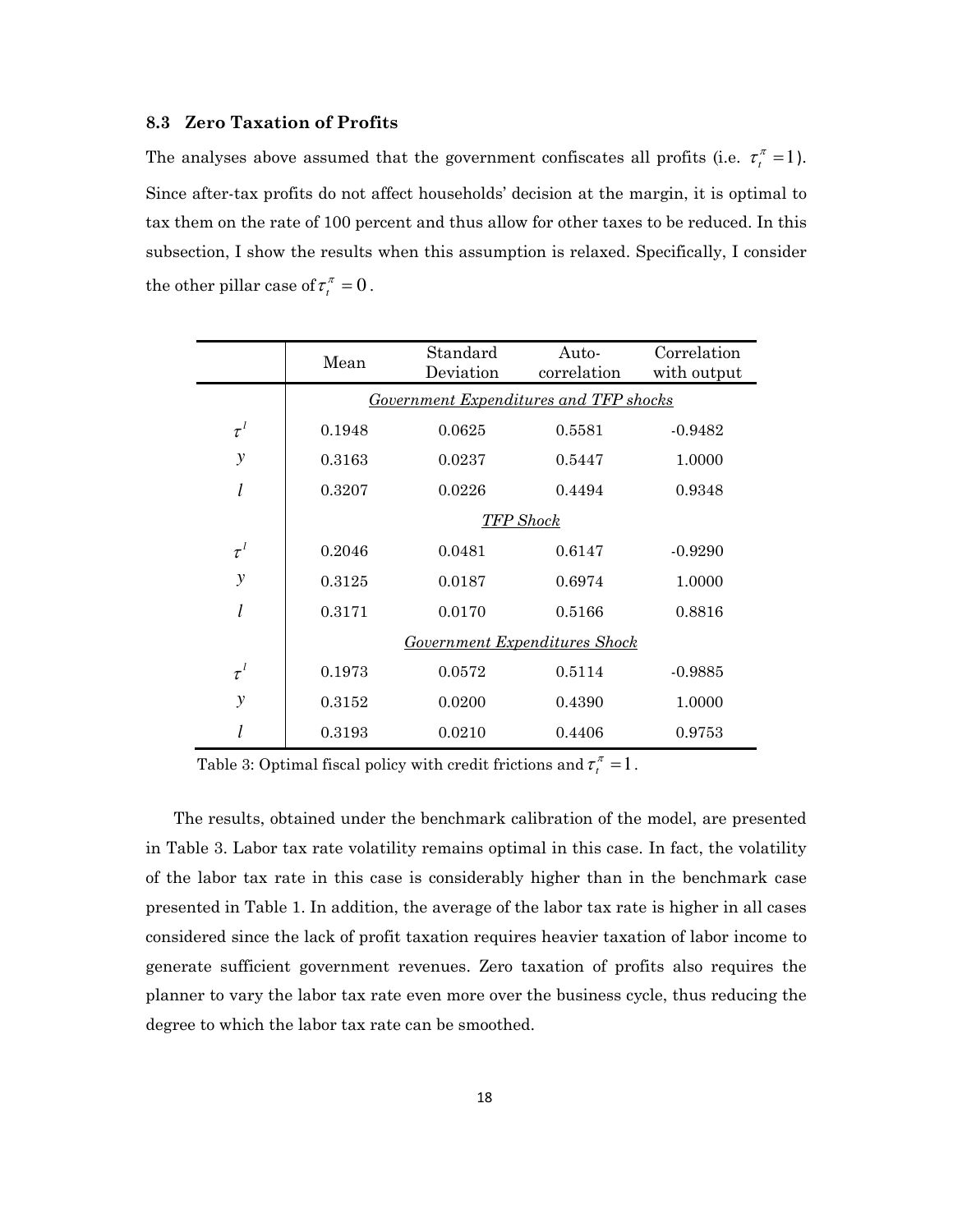## **9 Conclusions**

This paper revisits an old question in optimal fiscal policy- the optimality of labor tax smoothing- in a model with credit frictions. Firms' borrowing to finance the hiring of labor at the beginning of the period is constrained by their collateral. The credit constraint induces an inefficiently low demand for labor. In this environment, keeping the labor tax rate constant over the business cycle is not optimal. When the credit constraint tightens more, it is optimal to hold a relatively lower labor-income tax rate in order to boost labor supply. When the credit constraint is less tightened, the optimal labor tax rate should be relatively higher. The labor-income tax rate is thus moving in opposite to the tightness of the credit constraint.

Quantitatively, the volatility of the labor tax rate is considerably higher in a model with credit frictions than in an otherwise model with frictionless credit markets and significantly higher than the (empirically-plausible) volatility of output. The volatility of the labor tax rate allows for stabilizing labor (thus output) over the business cycle, which on itself induces a smoothed path of consumption.

Since the borrowing constraint induces inefficiently low demand for labor, the firm hires labor so that the marginal product of labor is a "markup" over the real wage rate. The tax reduction in more tightened credit markets helps in offsetting this markup, thus positioning the economy closer to the efficient allocation.

This paper is part of the very timely line of research that studies the implications of credit frictions for macroeconomic policies in general, and for optimal taxation in particular. Credit frictions are proven as important factors in shaping macroeconomic policies in addition to their traditional role in magnifying the effects of exogenous shocks on the macroeconomy.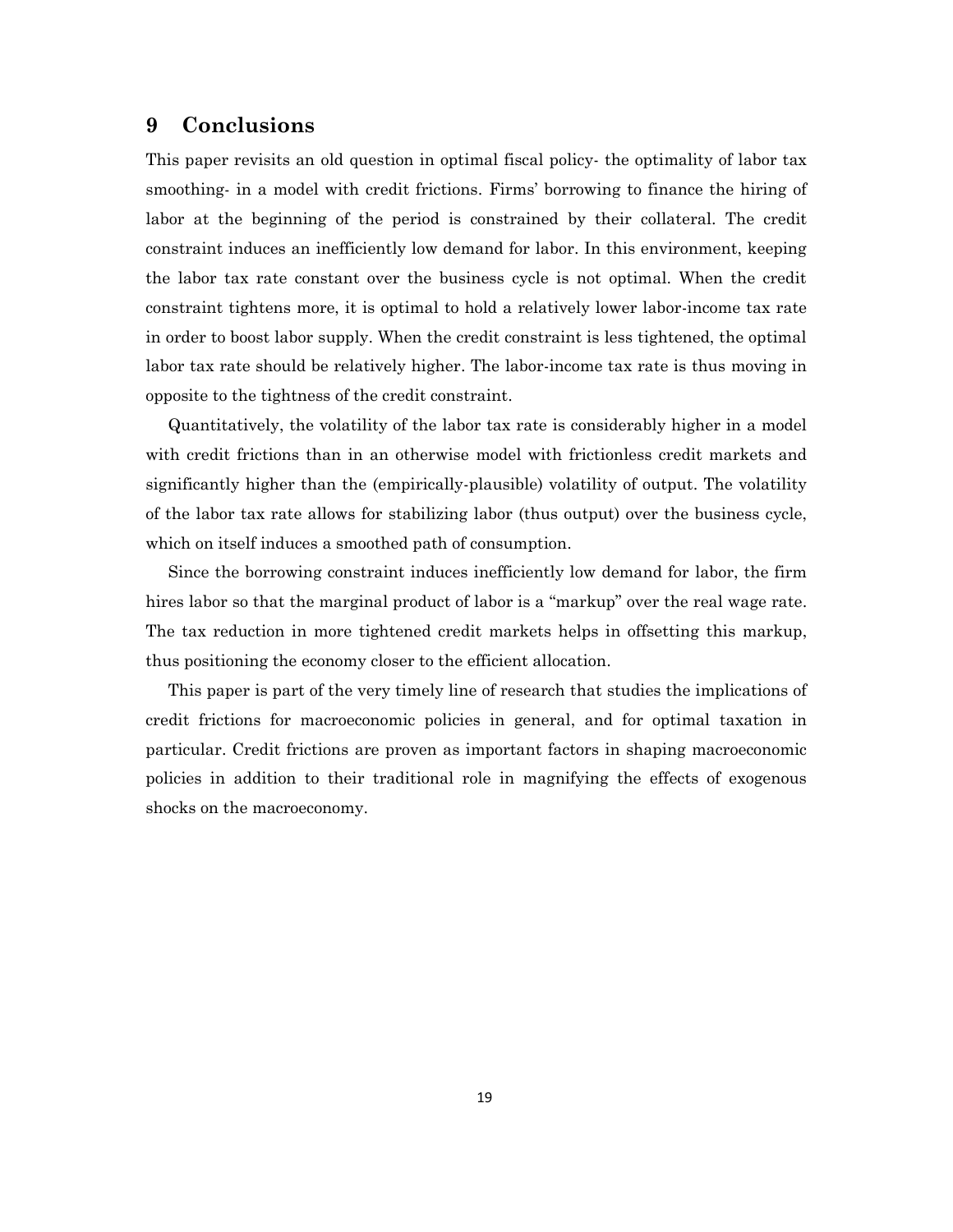## **References**

- Aiyagari S.R., Marcet A., Sargent T., Seppala J. (2002) "Optimal Taxation without State-Contingent Debt."*Journal of Political Economy*, Vol. 110, pp. 1220-1254.
- Arseneau D. and Chugh S. (2010) "Tax Smoothing in Frictional Labor Markets." Mimeo, University of Maryland.
- Barro R. (1979) "On the Determination of Public Debt." *Journal of Political Economy,*  Vol. 87, pp. 940-971.
- Carlstrom C. and Fuerst T. (1997) "Agency Costs, Net Worth, and Business Fluctuations: A Computable General Equilibrium Analysis." *American Economic Review*, Vol. 87, pp. 893-910.
- Carlstrom C. and Fuerst T. (1998) "Agency Costs and Business Cycles." *Economic Theory*, Vol. 12, pp. 583-597.
- Carlstrom C., Fuerst T. and Paustian M. (2010) "Optimal Monetary Policy in a Model with Agency Costs." *Journal of Money, Credit and Banking*, Vol. 42, Issue Supplement, pp. 37-70.
- Chaney T., Sraer D. and Thesmar D. (2011) "The Collateral Channel: How Real Estate Shocks Affect Corporate Investment." *American Economic Review, forthcoming.*
- Chari, V. V., Christiano L., and Kehoe P. (1991) "Optimal Fiscal and Monetary Policy: Some Recent Results." *Journal of Money, Credit and Banking*, Vol. 23, pp. 519– 539.
- Chari, V. V., Christiano L., and Kehoe P. (1994) "Optimal Fiscal Policy in a Business Cycle Model." *Journal of Political Economy*, Vol. 102, pp. 617–52.
- Chari, V. V. and Kehoe P. (1999) "Optimal Fiscal and Monetary Policy." Handbook of Macroeconomics, J. B. Taylor and Woodford M. (ed.), Vol. 1, pp. 1671-1745.
- Iacoviello M. (2005) "House Prices, Borrowing Constraints and Monetary Policy in the Business Cycle." *American Economic Review*, Vol. 95, pp. 739-764.
- Kiyotaki N. and Moore J. (1997) "Credit Cycles." *Journal of Political Economy*, Vol. 105, pp. 211-248.
- Lucas R. and Stokey N. (1983) "Optimal Fiscal and Monetary Policy in an Economy without Capital." *Journal of Monetary Economics*, Vol. 12, pp.55-93.
- Schmitt-Grohe S. and Uribe M. (2004a) "Optimal Fiscal and Monetary Policy under Sticky Prices. *Journal of Economic Theory* 114, 198-230.
- Schmitt-Grohe S. and Uribe M. (2004b) "Solving Dynamic General Equilibrium Models Using a Second-Order Approximation to the Policy Function*," Journal of Economic Dynamics and Control*, Vol. 28, pp. 755-775.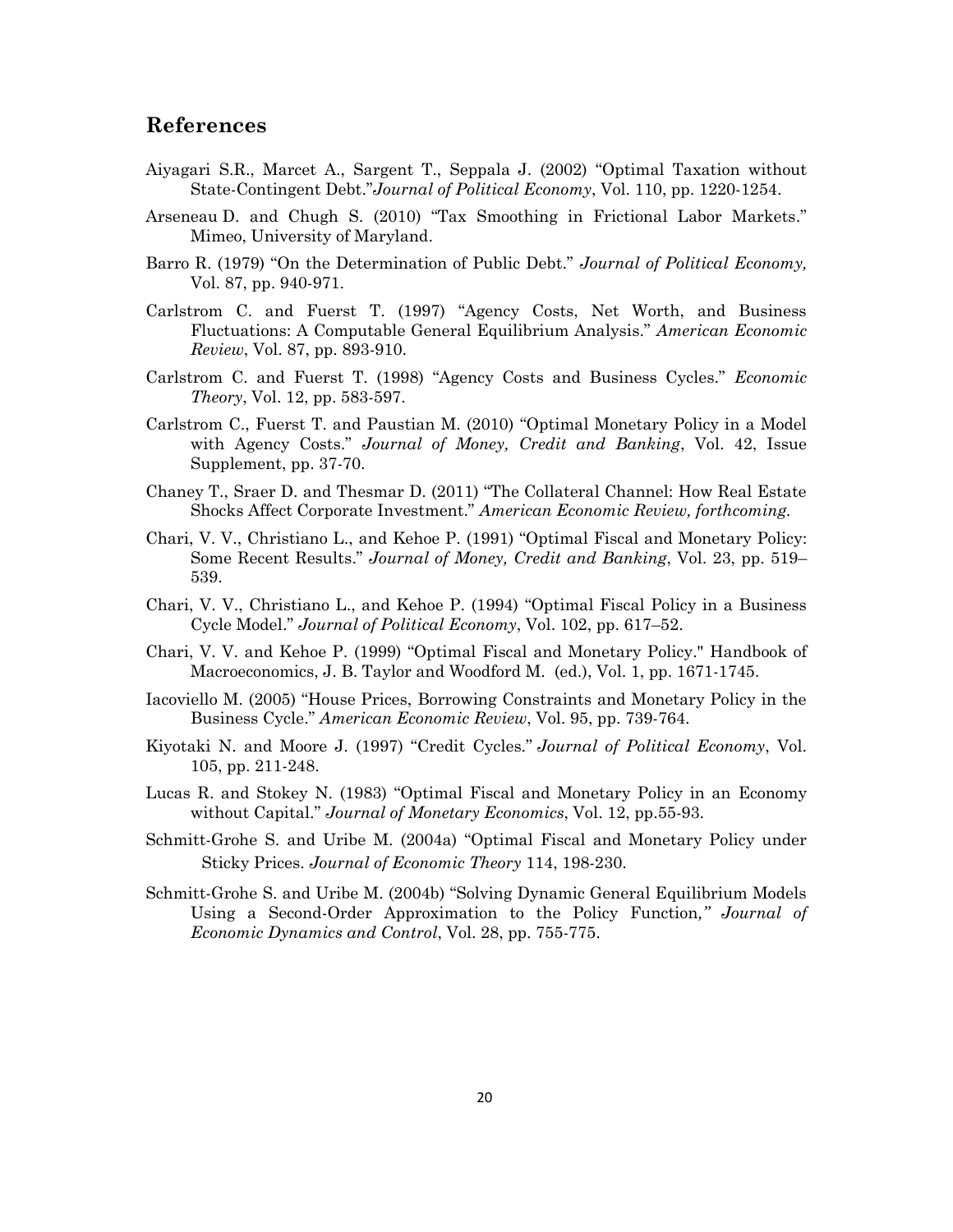# **Appendix: Mathematical Derivations**

#### **A The Firm's Problem**

The firm chooses labor and loans to maximize:

$$
z_t f(\tilde{h}_t, l_t) + b_t^f - w_t l_t - R_t^f b_t^f, \qquad (A1)
$$

subject to

~

$$
b_t^f - \phi w_t l_t \ge 0 \tag{A2}
$$

and,

$$
\kappa q_t \widetilde{h}_t - b_t^f \ge 0 \,, \tag{A3}
$$

Letting  $\nu_t$  and  $\gamma_t$  denote the Lagrange multipliers on the constraints (A2) and (A3), respectively, the optimality condition with respect to  $b_t^f$  reads:

$$
\gamma_t = R_t^f + v_t - 1. \tag{A4}
$$

Similarly, the first order condition with respect to  $l_t$  yields:

$$
z_t f_{l,t}(\tilde{h}_t, l_t) = (1 + \phi v_t) w_t,\tag{A5}
$$

Recalling that  $R_t^f = 1$ , equation (A4) becomes:

$$
v_t = \gamma_t. \tag{A6}
$$

Alternatively, conditions (A2) and (A3) can be combined to get:

$$
\kappa q_t h_t - \phi w_t l_t \ge 0,\tag{A7}
$$

which is condition (9) in the text. Furthermore, substituting  $R_t^f = \lim_{h \to 0} (A_1)$ , the profit function is now given by:

$$
z_t f(\tilde{h}_t, l_t) - w_t l_t, \tag{A8}
$$

which is condition (8) in the text. Therefore, the optimization problem of the firm is to maximize (A8) subject to (A7). Letting  $\mu_t$  be the Lagrange multiplier on (A7), the demand function of labor reads:

$$
z_t f_{l,t}(\tilde{h}_t, l_t) = (1 + \phi \mu_t) w_t, \tag{A9}
$$

which is condition (10) in the text. This condition coincides with (A5) with  $\nu_t = \gamma_t = \mu_t$ .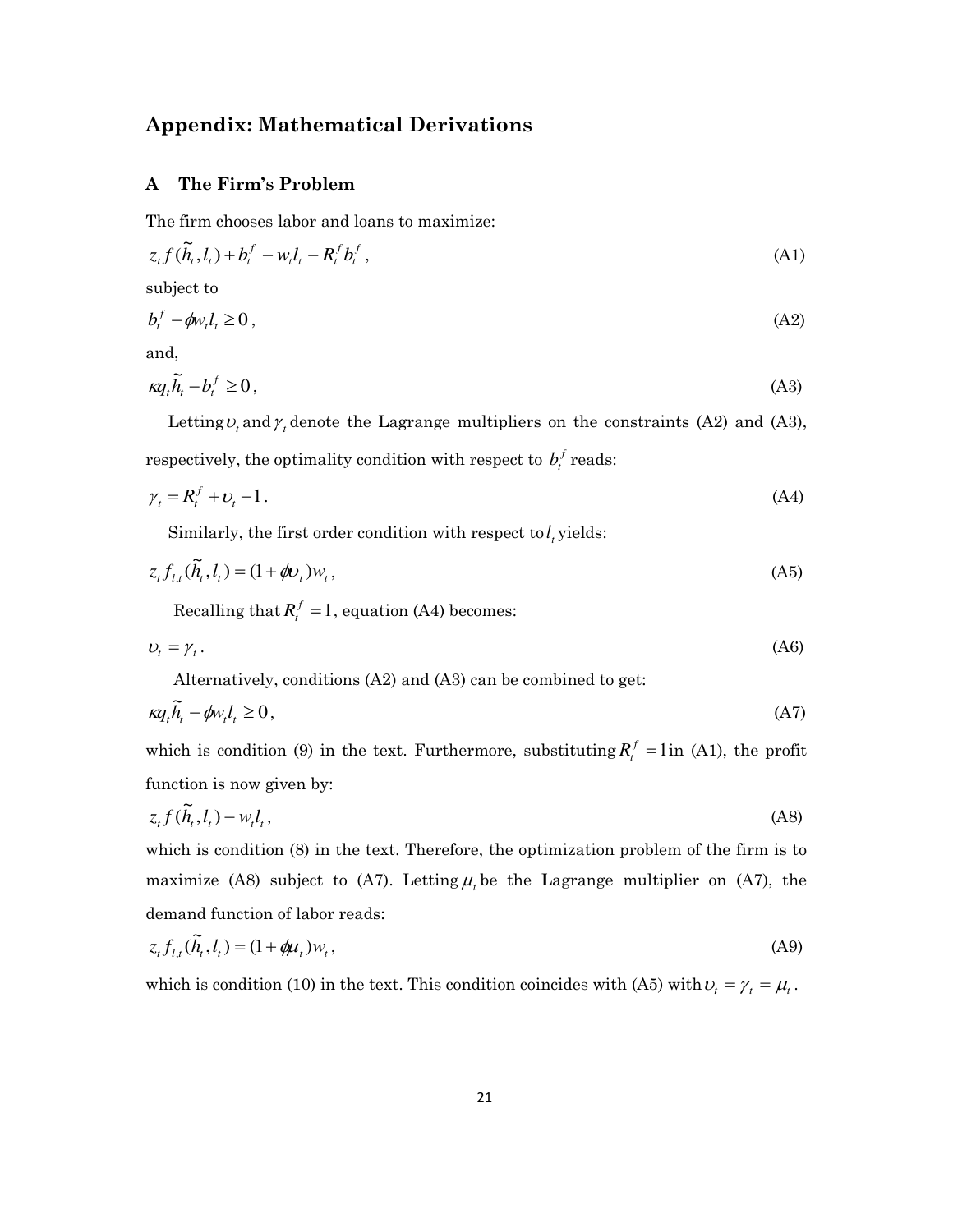#### **B Efficient Allocations**

The social planner chooses consumption, labor and real estate for the next period to maximize:

$$
E_0 \sum_{t=0}^{\infty} \beta^t u(c_t, l_t, h_t), \tag{B1}
$$

subject to the sequence of resource constraints:

$$
z_t f(1 - h_t, l_t) = c_t + g_t.
$$
 (B2)

Letting  $\eta_t$  be the Lagrange multiplier associated with (B2), the first-order conditions with respect to  $c_t$ ,  $l_t$  and  $h_{t+1}$ , respectively, read:

$$
u_{c,t} = \eta_t, \tag{B3}
$$

$$
u_{l,t} + \eta_t z_t f_{l,t} = 0.
$$
 (B4)

and

$$
\beta E_t u_{h,t+1} - \beta E_t \Big[ \eta_{t+1} z_{t+1} f_{h,t+1} \Big] = 0.
$$
\n(B5)

Combining (B3) and (B4) yields

$$
-\frac{u_{l,t}}{u_{c,t}} = z_t f_{l,t}(\tilde{h}_t, l_t),
$$
 (B6)

and hence efficiency requires the marginal rate of substitution (the left hand side of condition (B6)) to be equal to the marginal product of labor (given by the right-hand side of condition (B6)).

Similarly, combining (B3) and (B5) gives

$$
\frac{u_{h,t}}{u_{c,t}} = z_t f_{h,t},\tag{B7}
$$

which is another efficiency condition when households derive utility from real estate and firms produce using real estate.

#### **C The Present- Value Implementability Constraint**

I show here the derivation of the PVIC for the Ramsey problem. Recalling that  $R_t^f = 1$ , the households' budget constraint becomes:

$$
(1 - \tau_t^l) w_t l_t + (1 - \tau_t^{\pi}) \Pi_t + q_t h_t + R_{t-1} b_t = c_t + q_t h_{t+1} + b_{t+1}.
$$
\n
$$
\text{By introducing } E_0 \sum_{t=0}^{\infty} \beta^t u_{c,t} \text{ to (C1) and rearranging, we have:}
$$
\n
$$
(C1)
$$